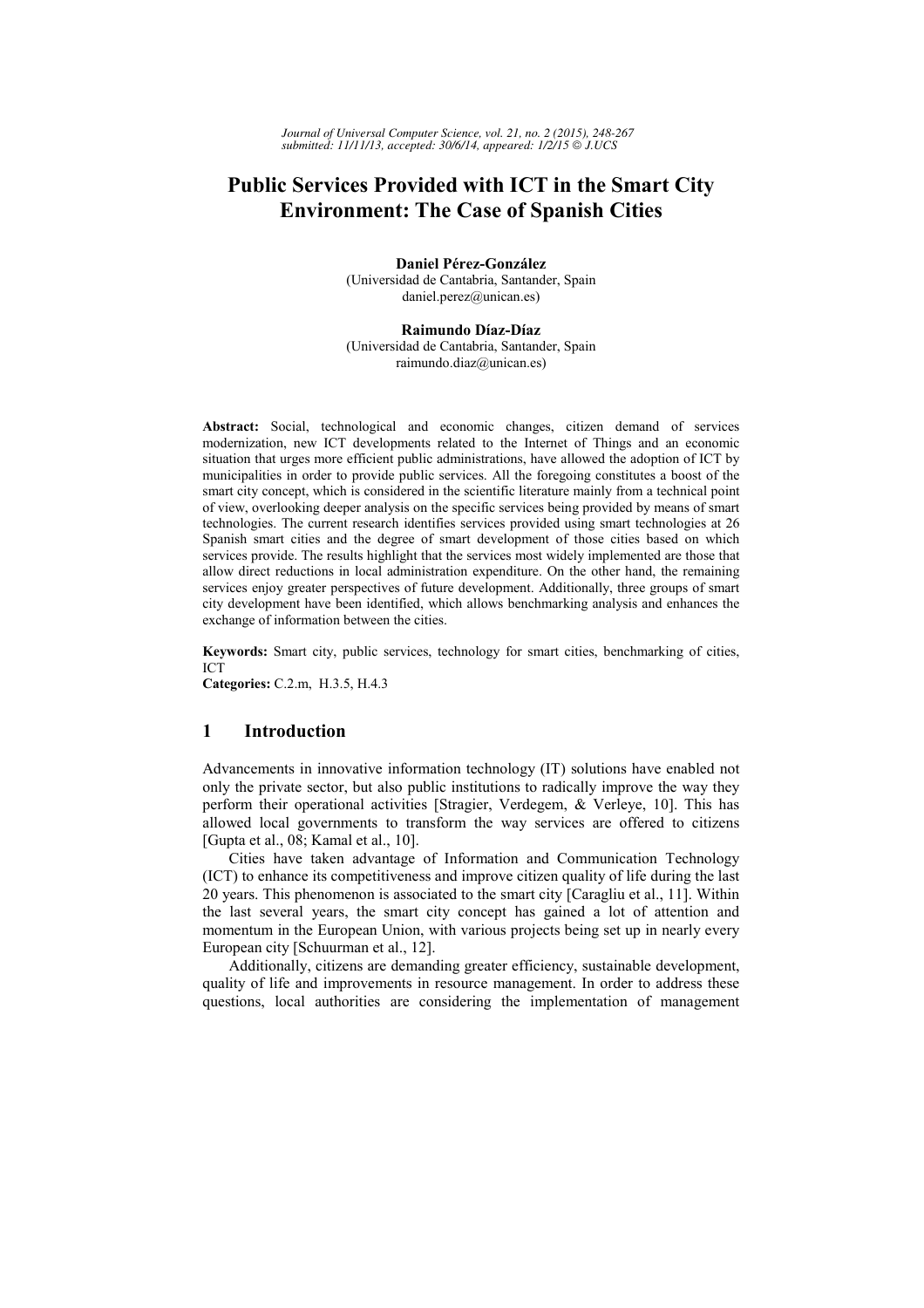models which, jointly with energy efficiency, new infrastructures and environmental protection, mainly focus on ICT. A city that implements all these policies is considered a smart city [Rosario et al., 13].

A significant amount of publications try to conceptualize and define the elements and application domains that constitute smart cities, mostly from a technological approach [Nam & Pardo, 11; Schuurman et al., 12]. However, little research has been carried out in order to analyze ICT innovation on public services provided within the framework of smart cities. Furthermore, there is a lack of research on services currently being implemented under the umbrella of the smart city concept. Besides, the literature that analyzes this environment usually focuses on individual case studies [Nam & Pardo, 11; Schuurman et al., 12]. Therefore, a deeper research based on comparative analysis of different cities using objective criteria is needed.

In this context, this paper pursues to fill those gaps by analyzing key public services provided using innovative ICT in the Spanish smart cities environment. As the smart city concept is generally used from a holistic perspective, we also aim to identify different levels of smart cities depending on the services provided.

This analysis will allow local governments to know what other cities are doing stablishing comparatives with their municipality and learning best practices from pioneers. Moreover, IT professionals will be able to understand which public services are more developed and identify which might bring opportunities when implemented.

The rest of the paper is structured as follows: section 2 describes the context of smart cities and the public services they provide from a theoretical perspective. In section 3 we explain the methodology used for the research. Section 4 is dedicated to the results of the public services provided in the main 26 Spanish cities that count with innovative and smart cities' technology. In section 5 we discuss the results and section 6 includes the conclusions. Finally, on section 7 we report limitations and propose lines for future work.

### **2 Smart cities environment**

The Smart cities have aroused in a context characterized by the convergence of a need for change in municipalities and the availability of technology.

### **2.1 Challenges for municipalities**

We look upon the Public Sector as the set of activities of any given nature practiced by public entities, where local government appears as the link between the public sector and the citizens [Martins Marques de Lima Rua, 12]. As a result of its proximity to people, local governments are subject to a significant pressure to deliver greater and more efficient public services [Cabrero Mendoza, 97; Paulin, 13]. Local governments are responsible of identifying community needs and respond to them with the most adequate services and management models [Iglesias et al., 13; Martín Vallespín & Gianfelici, 11].

In a phase of economic crisis and budget cutbacks in many Western countries, innovation and change in the public sector look particularly significant [Pollitt, 10]. It is necessary to improve the efficiency of existent services and to create new ones adapted to the current situation [Fernández & Nebot, 13].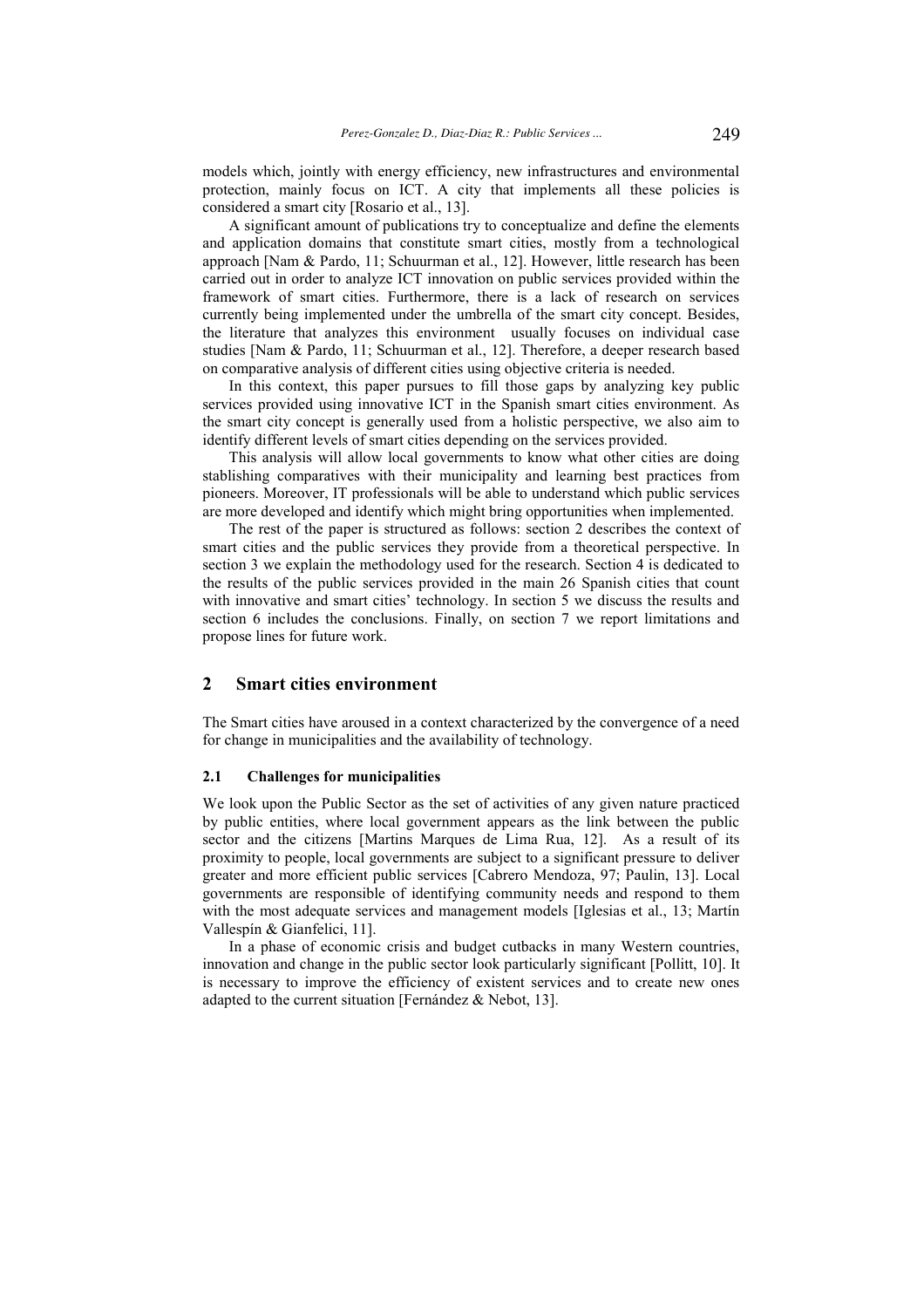ICT applications can offer solutions when responding to those political, managerial, democratic or material challenges [Pattaro & Tripi, 13; Sabucedo & Anido-Rifón, 10]. Technology can bring about transformational change in public service provision, administration and engagement with the general public [OECD, 05]. In order to achieve this goal, municipalities must assimilate a variety of technologies that integrate a special microenvironment that is described next.

### **2.2 Technology for the smart city**

Digital devices connected through the Internet are producing big amounts of data that can be turned into knowledge using computational power, a concept known as Big Data. All this knowledge can improve efficiency, productivity and quality as well as reduce costs and cut waste [Bătăgan, 11]. An important aspect within these innovative applications of ICT is the collection of all sorts of data and information by sensors and sensor networks [Schuurman et al., 12].

Telefonica proposes a technological model for the smart city (Figure 1) based in the collection of information, its aggregation through communication networks, its storage and analysis, and its utilization by public services providers [Telefonica, 11].



*Source: Elaborated by the authors based on a model created by Telefonica*  [Telefonica, 11]

### *Figure 1: Technological model for the smart city*

Al-Hader, Rodzi, Sharif, & Ahmad, (2009) specify the technological components within the framework of a smart city development pyramid: smart interface (dashboard, common operational platform, integrated web services), smart building management system (building automation control network, local operating network works, HVAC), smart database resources (spatial database, database server, complementary data resources) and smart infrastructure (electrical, water, district cooling, gas, irrigation, fire systems, telecommunications and communications networks, etc.). All components are properly integrated and the systems are combined. On the basis on the pyramid created by Al-Hader et al. (09), we have created a figure of layers, as the smart city is the core where the information is generated, as well as the starting point to reach the other layers (Figure 2).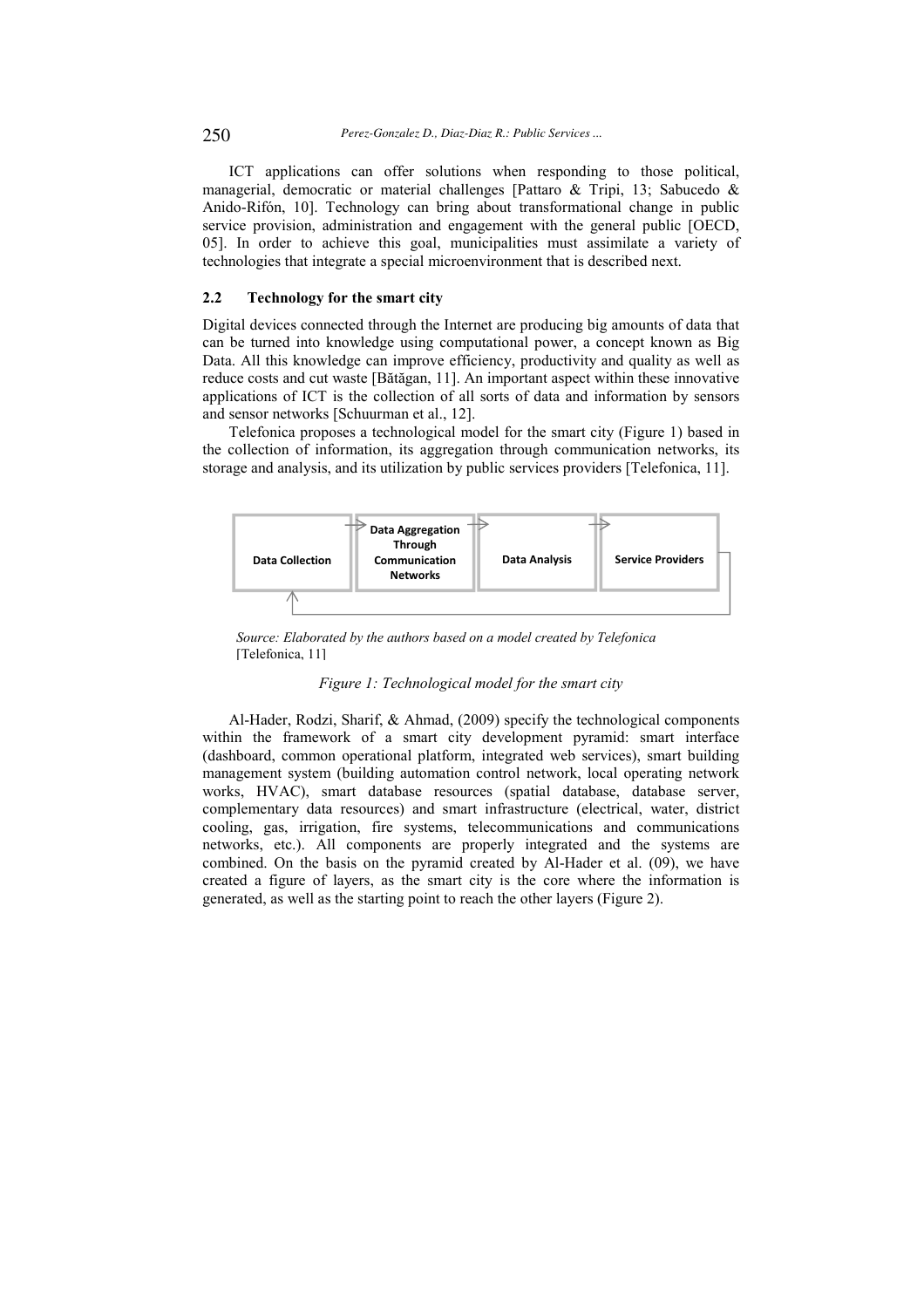

*Source: Adapted by the authors from the Smart city Development Pyramid* [Al-Hader et al., 09]

*Figure 2: Smart city development layers* 

The economic crisis has urged local governments to implement innovate and more efficient management models. Besides, explosive broadband and personal devices use has given rise to demands of digital services which also challenges cities [Walravens & Ballon, 13]. The technological context provides local authorities with new opportunities for Big Data, Internet of Things and other cutting edge approaches.

Even though the term smart city is relatively young, it is used all over the world with different nomenclatures, context and meanings [Chourabi et al., 12; Nam & Pardo, 11; Walravens & Ballon, 13]. In our current work, based in a practical approach supported by the existing literature, we have considered a smart city concept that strengthens the importance generated by ICT. The smart city is the urban center made safe, sustainable, and efficient that provides services with the support of integrated materials, sensors, electronics, and networks, which are interfaced with computerized systems, comprised of databases, tracking, and decision-making algorithms. All of this to improve quality of life of citizens [AMETIC, 12; Giffinger & Pichler-Milanović, 07; Hall et al., 00; Kehoe et al., 11; Pattaro & Tripi, 13].

It is now required to go in depth in the analysis of the public services that the smart cities are now providing with innovative ICT.

### **2.3 Public services in the smart city**

Scientific literature provides descriptions of a range of services that can be developed under the approach of the smart city [Aghemo et al., 2013; Kostic & Djokic, 2009; Vicentini et al., 2009]. Additionally, a significant number of studies that describe service provision in a smart city through individual case studies [Bakıcı et al., 12; Baron et al., 12; Lee et al., 13; Pattaro & Tripi, 13]. However, there is a lack of research on the range of services that are currently being implemented within smart cities. Given this situation, it was carried out a review on literature that allowed the identification of specific public services that are being provided under the approach of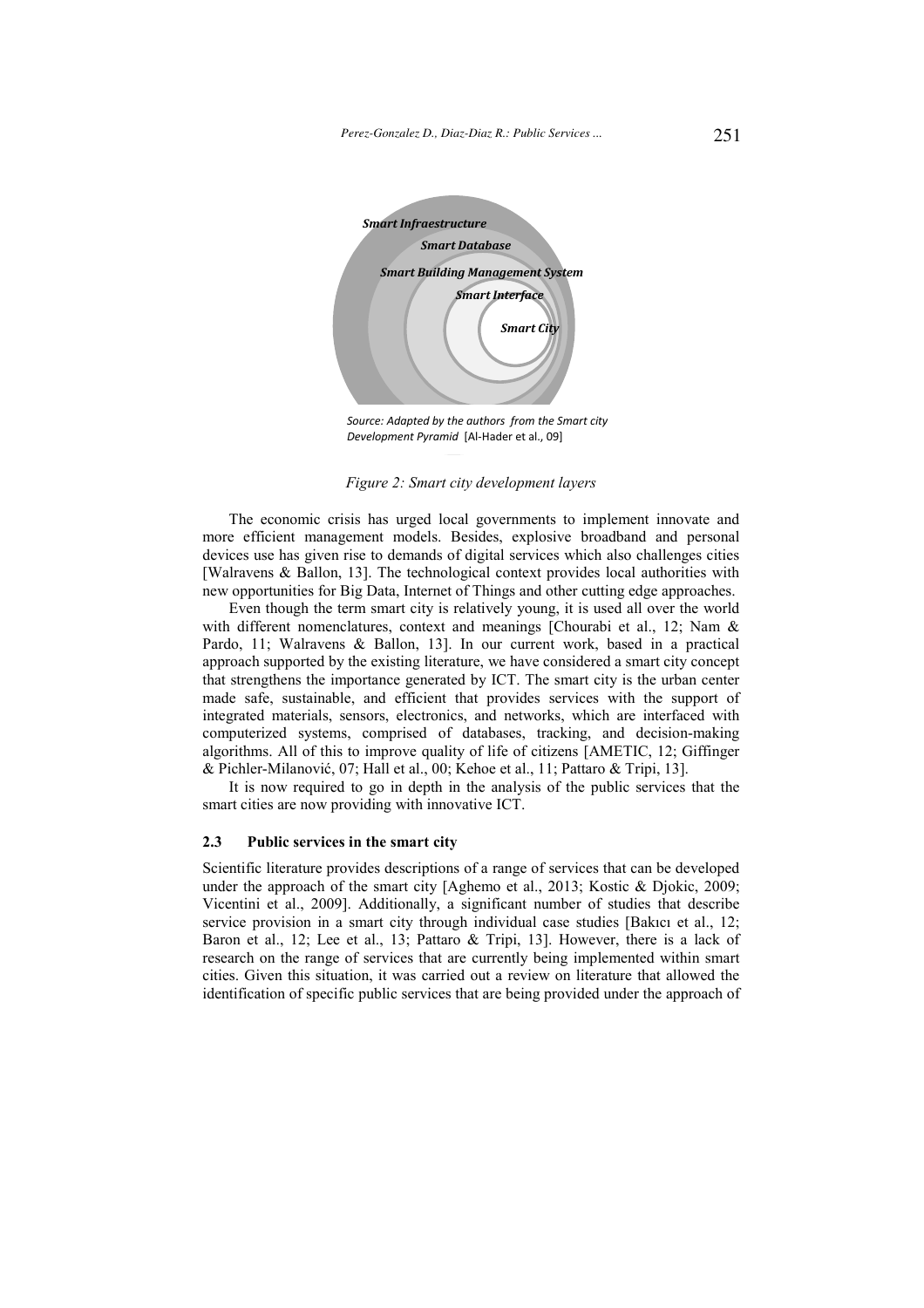the smart city technological model. For each service, the need to be covered and the solution selected were considered (Table 1). This compendium of literature regarding public services provided with ICT has not been found on research publications.

### **Smart municipal solid waste management**

**Description of services.** Cities are currently one of the main sources of waste material [Kan, 09], dealing effectively with all this waste is key for sustainable city design [Zaman & Lehmann, 11]. **ICT solution.** Schedules and routes for waste collection have to be optimized considering cost, waste weight and volume, distances and traffic [Ogra, 03]. Telematic tools allow gathering information from every waste collection point, which can be used to characterize waste production, collection and disposal [Vicentini et al., 09]. Waste containers can be used to collect data such as weight and volume using sensors placed at different positions in the container [Rovetta et al., 09].

#### **Smart grids and smart metering**

**Description of services**. The term smart grid designates an electrical system that incorporates extensive communication, monitoring capabilities, distributed and autonomous control and management functionalities to the power system; it allows more sustainable means of energy production, distribution and usage [Farhangi, 10]. Smart meters are advanced energy meters that measure energy consumption and provide added information to the utility company compared to conventional devices [Depuru et al., 11]. Information from highly distributed smart metering points is integrated in nearly real time and processed in order to obtain an insight upon which appropriate decisions can be made [Karnouskos et al., 12].

**ICT solution.** The extensive use of intelligent devices such as smart meters, capable of collecting realtime and accurate information about electricity usage patterns, as well as about the status of distributed energy resources and other components of the grid, is required in order to enable the an efficient energy management [Atzori et al., 10]. Smart meter systems include a smart meter which can communicate and execute control commands remotely or locally, a communication infrastructure and control devices.

#### **Smart buildings**

**Description of services**. Although smart buildings are centred on the use of smart technologies, these buildings are also designed for sustainability and energy efficiency. As stated in the European Commission funded project called "Smart Energy Efficient Middleware for Public Spaces" [Macii, 11], reduction in energy usage and CO2 footprint in existing public buildings can be address by means of an intelligent ICT-based service that monitors and manages the energy consumption, and avoiding retrofitting.

**ICT solution**. Optimizing energy usage in smart buildings without retrofitting focuses on the control of HVAC (heating, ventilation and air conditioning) services, lighting and other electrical appliances [Aghemo et al., 13]. The use of intermittent heating controllers allow the internal temperature of a space to be lowered during non-occupancy periods, while maintaining the desired temperature during occupancy periods, when these periods are clearly defined [Fraisse et al., 99]. Commonly used lighting control strategies for energy savings are: time switching, which involves turning automatically on and off lights at scheduled times; daylight harvesting, which involves automatic adjustment of light; occupancy control, which involves turning luminaires on and off when the presence or absence of people is detected in a room or corridor; and a combination of the previous [Aghemo et al., 13; Dubois & Blomsterberg, 11]).

#### **Efficient public lighting**

**Description of services.** As public lighting represents a 2.3% in global electricity consumption and since possibilities for energy savings in the streets are numerous, being some of them able to reduce electricity consumption in even more than a 50% [Reusel, 08], energy-efficient programs in this field are welcomed.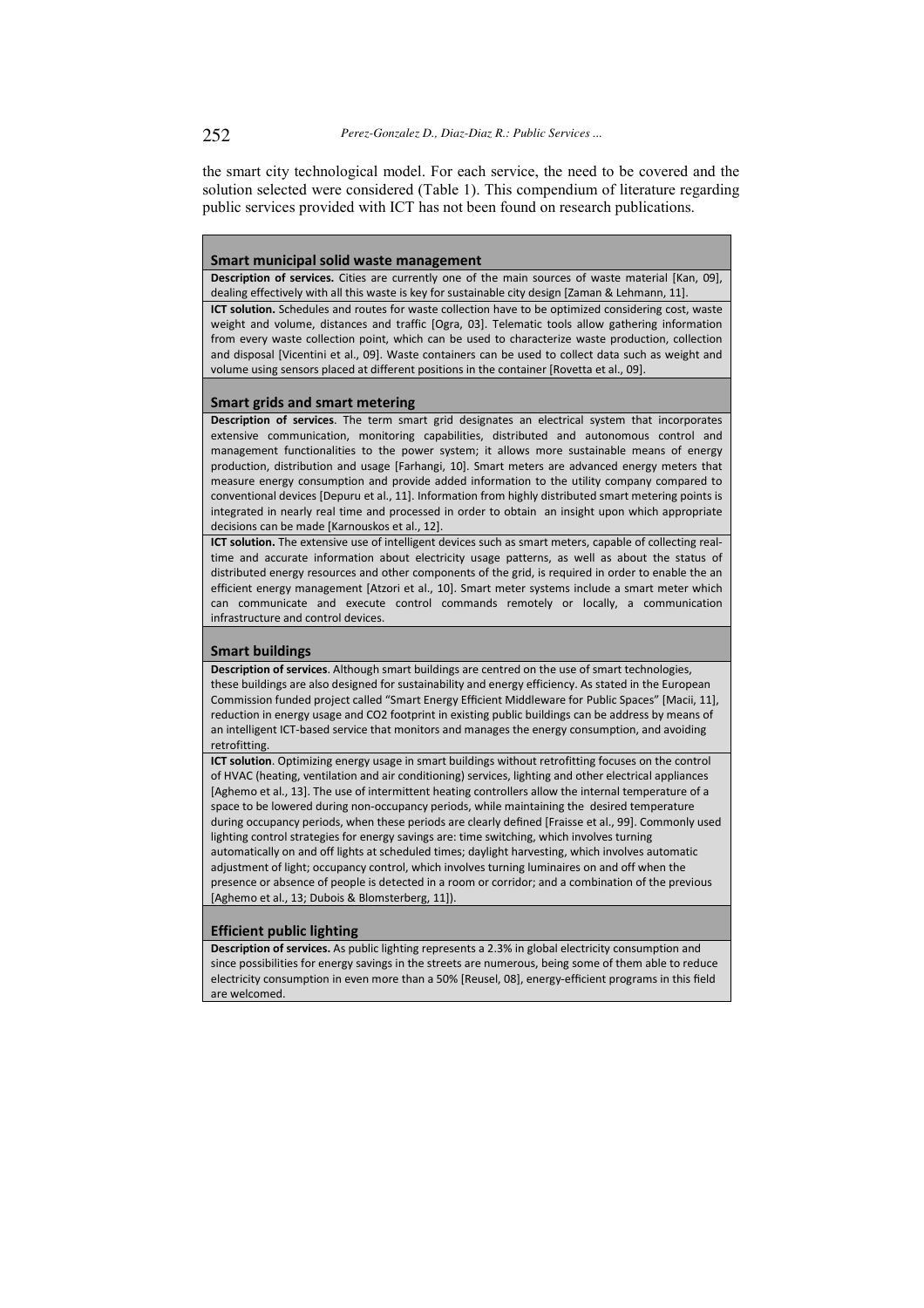**ICT solution.** An efficient public lighting network should be a wireless sensor network and may include points supervision (node status, whether it is connected to the network or not; battery power; luminosity level), control to switch on/off the luminosity level automatic programmed actions, actuation of nodes through a remote tool, dimming systems, diagnostic devices and alarms, and automation of information storage [Kostic et al., 09; Pantoni et al., 11].

### **Public gardens and parks**

**Description of services**. Water used in urban landscape irrigation has been documented to reach 56% of the total water use in cities [Lohr, 2013], hence the need for smart technologies that lead to a sustainable water consumption in urban public gardens. Advanced irrigation controllers exhibit significant reductions in water use when compared with manual irrigation or irrigation with standard (time) controllers.

**ICT solution**. Irrigation controllers equipped with rainfall sensors or able to obtain ET0 allow water use reductions within 11% to 75% as compared with manual irrigations [Salvador et al., 11]. Wireless smart sensor arrays for measuring soil moisture and temperature permits fine scheduling irrigation for further water savings [Vellidis et al., 08].

#### **Smart traffic and bus services**

**Description of services.** The transport sector in EU is responsible for approximately 30% of total energy consumptions, 27% of total greenhouse gas (GHG) emissions [Falvo et al., 2011]. Additionally, traffic accidents and congestion impose an important economic burden to the society [Haque et al., 2013], which makes urgent a rationalization of urban processes to improve the quality of life, energy saving and the sustainability of the planet [Schaffers et al., 12].

**ICT solution**. Smart technologies in transport include different intelligent transport systems (ITS), such as wireless communications, control systems (collection of traffic data through detection of vehicles and pedestrians, etc.), monitoring and enforcement systems (different type of sensors, surveillance cameras, speed cameras, red light cameras, etc.), information management systems (traffic news broadcasting, public transport information sharing applications, etc.) and revenue management systems (different types of smart cards) [Calderoni et al., 14; Debnath, 11].

#### **Metro management**

**Description of services**. Subway systems are considered as the most convenient mode of public transportation in metropolitan areas [Murruni et al., 09].

**ICT solution**. ITS for metro services are mainly categorized in traffic management systems, traveller information systems and e-ticketing systems, which include track circuit sensors, Global System for Mobile Communications (GSM), balises, signalling system for speed control, monitoring cameras [Franklin, 13].

#### **Smart parking**

**Description of services.** Over a 30% of vehicles on the road in the central area of major cities are cruising for a parking spot that takes an average period of 7.8 minutes to be found [Arnott et al., 2005]. A long queue of vehicles driving around cause serious congestion with the blocking of only a few streets. Additionally, low speed cruising produce significant amounts of automobile emissions [Lan & Shih, 13] and increases air pollution.

**ICT solution.** In order to improve parking management, traffic authorities are building so-called Parking Guidance and Information (PGI) systems in many cities, which present drivers with dynamic information on parking within controlled areas and direct them to vacant parking spots [Geng & Cassandras, 12]. The information may be displayed on variable-message signs (VMS) at streets and intersections or it may be shared through the Internet [Teodorovic & Lucic, 06]. PGI systems are based on the development of autonomous vehicle detection and parking spot monitoring through the use of sensors placed in the vicinity of parking spaces for vehicle detection and surveillance [Geng & Cassandras, 12].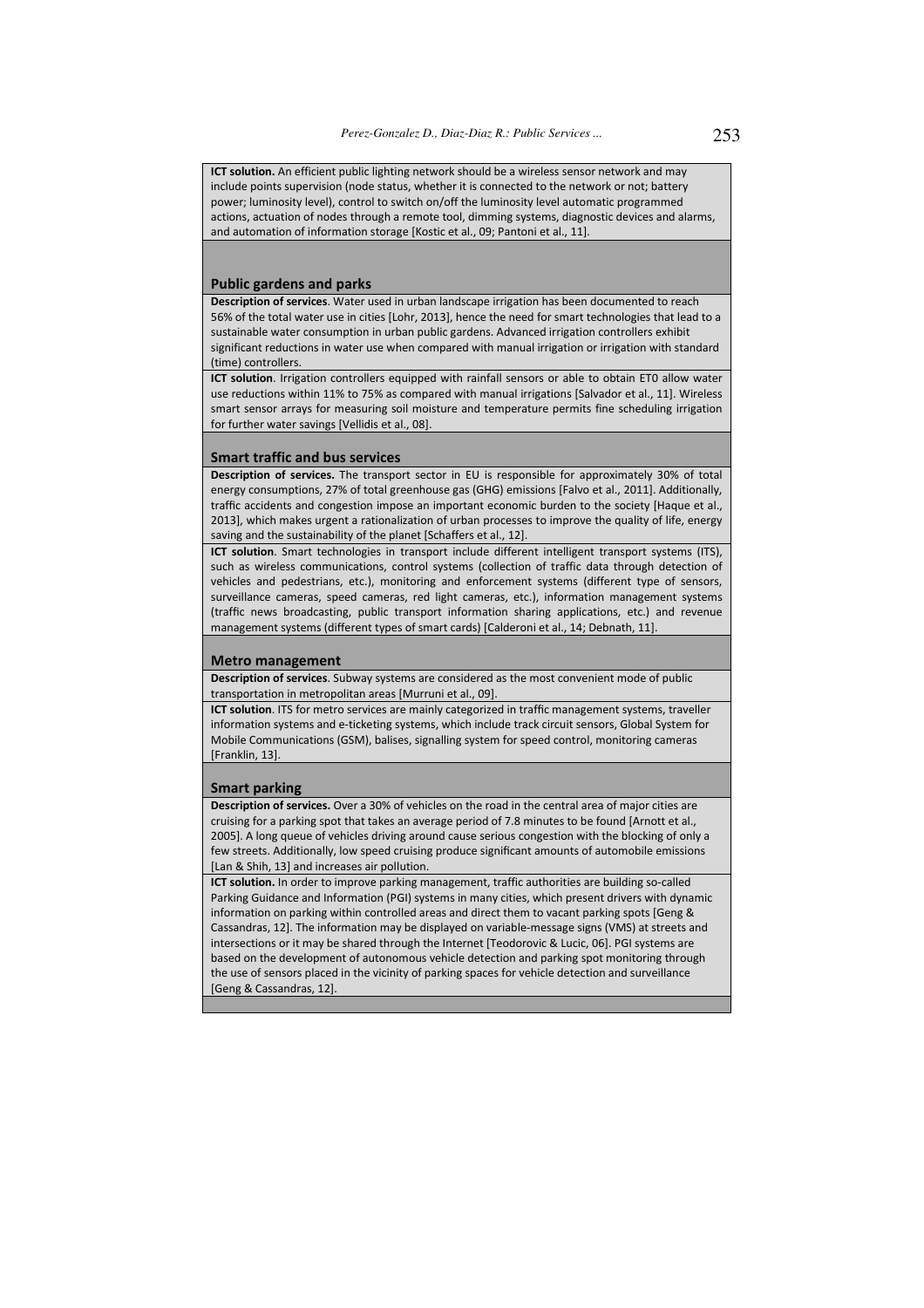| Water management (distribution and sanitation)                                                         |  |  |  |  |  |  |  |
|--------------------------------------------------------------------------------------------------------|--|--|--|--|--|--|--|
| <b>Description of services.</b> In order to achieve the goals of water distribution optimization, and  |  |  |  |  |  |  |  |
| providing high quality of service to consumers, Advanced Metering Infrastructure should be             |  |  |  |  |  |  |  |
| implemented. Those infrastructures comprise two-way communications, advanced sensors (water            |  |  |  |  |  |  |  |
| quality sensor, pipe flow and junction pressure sensors), smart meters and an infrastructure for data  |  |  |  |  |  |  |  |
| management and treatment that improves the efficiency, reliability and safety of water delivery and    |  |  |  |  |  |  |  |
| use [Fróes & Portillo, 12; Shihu, 11].                                                                 |  |  |  |  |  |  |  |
| <b>ICT solution.</b> AMI architecture make use of GSM communications, flow and pressure monitoring     |  |  |  |  |  |  |  |
| sensors, water quality monitoring sensors (chemical oxygen demand, biochemical oxygen demand,          |  |  |  |  |  |  |  |
| conductivity, pH, turbidity, etc.), smart water meters, leakage monitoring sensors and integrated      |  |  |  |  |  |  |  |
| supervisory control and data acquisition systems [Shihu, 11].                                          |  |  |  |  |  |  |  |
|                                                                                                        |  |  |  |  |  |  |  |
| <b>Security and emergencies</b>                                                                        |  |  |  |  |  |  |  |
| Description of services. Intelligent Operation Centers enable cities to manage large complex           |  |  |  |  |  |  |  |
| environments, communicate more effectively with citizens, understand the state of the city and         |  |  |  |  |  |  |  |
| collaborate between departments [Ding et al., 11].                                                     |  |  |  |  |  |  |  |
| ICT solution. Smart cities security and emergency management solutions are based on the use of         |  |  |  |  |  |  |  |
| sophisticated analytics engines, which automatically process the data and provide intelligent insights |  |  |  |  |  |  |  |
| into key performance indicators and trends. Additionally, those analytics provide insight for future   |  |  |  |  |  |  |  |
| incident planning regardless of future budget constraints [Ding et al., 11].                           |  |  |  |  |  |  |  |
|                                                                                                        |  |  |  |  |  |  |  |

*Table 1: Description of innovative ICT applied to local public services* 

## **3 Methodology**

The aim of this study is to analyze the key public services now being provided using ICT in the Spanish smart cities environment. In order to achieve this objective, we have carried out a research on Spanish cities collecting data about several local governments. Information was obtained and contrasted from 183 public sources: official websites, sustainable urban development plans, government and institutional reports, academic journals, books, trade media and websites (all the sources used can be consulted in reference (Pérez-González, 2014)). The research work was conducted between June and November, 2013. The cities chosen for the study were selected considering the capitals or main administrative cities of the Spanish Autonomous Regions. Except for Extremadura, where Badajoz was chosen instead of Merida, as the one selected is the largest regional city. Besides, 8 additional cities (A Coruña, Alicante, Bilbao, Cordoba, Gijon, L'Hospitalet, Malaga and Vigo) were selected to complete the sample due to their significance, size and activity in the smart cities environment, their lead in important technological projects or their stand out in the first Spanish smart cities ranking [IDC, 12]. The cities analyzed may be found in Figures 3 and 4.

Subsequently, according to the services identified in the literature review (Table 1), 12 services were considered in order to analyze their smart implementation in each of the 26 Spanish cities (Table 2). The indicators analyzed in the current research represent over a third part of a Spanish local government budget [Cebrián et al., 12].

For a given city, each indicator was valued from 0 to 3 in order to characterize its degree of development: maximum qualification to service provided with smart ICT in the whole city (3); services provided with smart ICT in parts of the city (suburb, street, etc.) received a 2; the services which local governments plan to provide with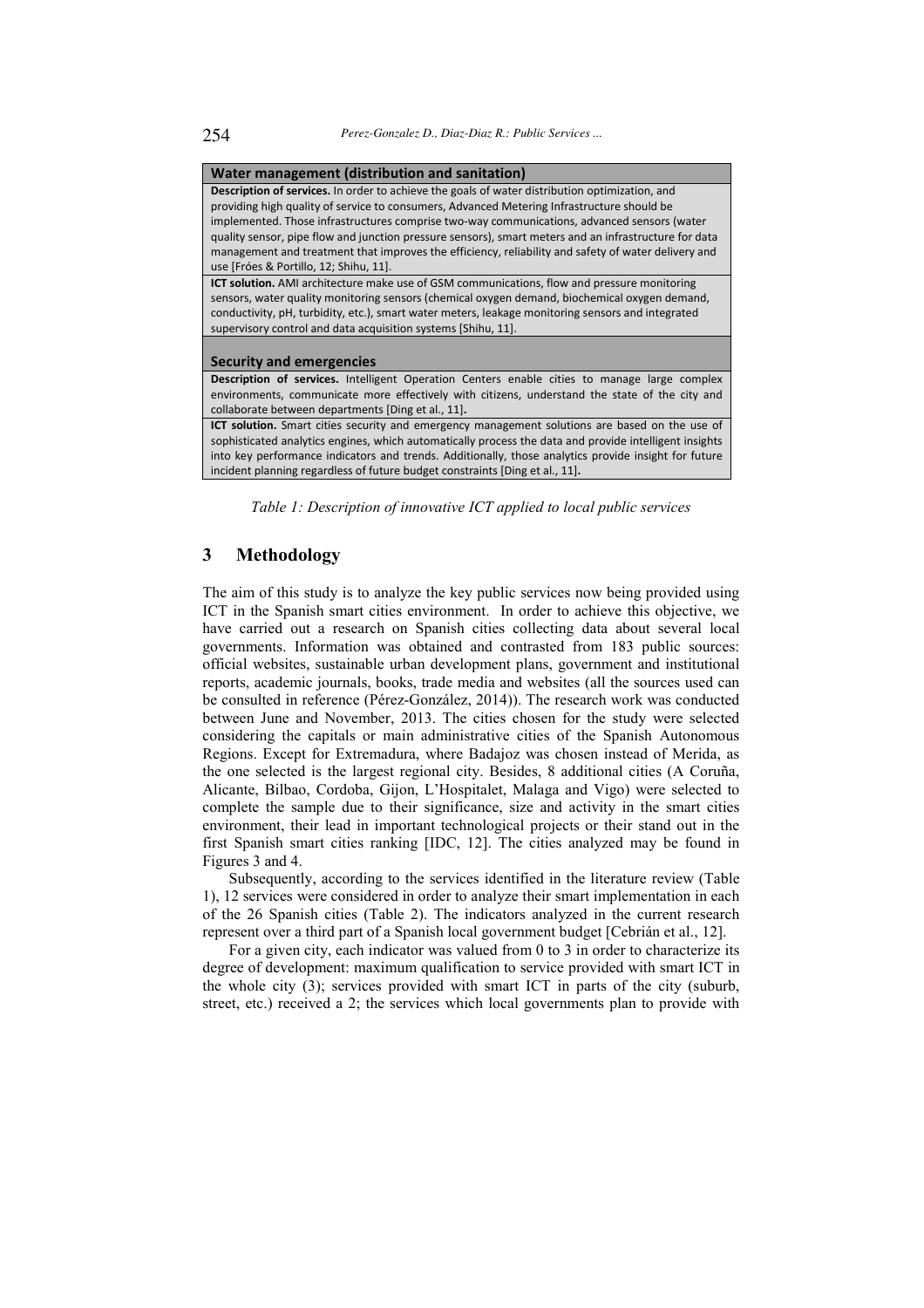smart ICT received a 1; and the services that are not provided with ICT and are not planned received a 0.

Besides, with the information collected, an analysis of the services provided was carried out in order to classify cities in different groups based on the public services they provide with technologies that accomplish the smart city technological model [Telefónica, 11]. There is a cluster analysis performed with SPSS version 20.

Finally, a statistical inference with models of variance analysis (ANOVA) was made up in order to analyze whether the economic and demographic variables affect to smart cities' development in Spain. The ANOVA techniques are used to contrast the statistical significance of means differences between groups or levels of the independent variable and allow establish statistically the existence of relationships between variables [Hair et al., 2007]. Before the application of the ANOVA technique, it was verified that the essential requirements of normality through the Kolmogorov-Smirnov test (a value > 0.05 was obtained which indicates normality in the sample) and homogeneity through the Levene's test (a value of  $>0.05$  was obtained which indicates the homogeneity of the variances [Hair et al., 2007].

### **4 Results**

In this section, the results of the current research are presented. Results related to the analysis of services provided using smart technologies are displayed first. Subsequently, the results that characterize cities based on which services they provide are described.

### **4.1 Services provided**

Regarding to the services provided in Spanish cities by means of smart technologies, Table 2 highlights the amount of cities that consider each service and their relative degree of implementation: Active (fully active), Partially (partially active) or Planned (planned implementation). It is also displayed the total number of cities that have implemented each service to some degree (Implemented), the amount of services implemented or planned (Considered) and the number of those that have not announced intention of implementing it, i.e. have not considered it yet (Not Consid.). The number of cities that have not considered it yet (Not Consid.) is the subtraction between the total number of cities and those that have implemented or planned each service (Consid.).

The results stated that Spanish cities present a greater degree of implementation for those smart services related to energy efficiency and management: smart grid, efficient public lighting and efficient public buildings. Irrigation management technologies in public gardens are also interesting for municipalities as many of them use it partially or are planning to do it. However, it has to be pointed that all these services are only provided in restricted areas or as pilot projects. Additionally, within this group of services, it should be also emphasized that smart waste management and efficient public lighting systems are the ones more included in local governments' plans of implementation for the near future.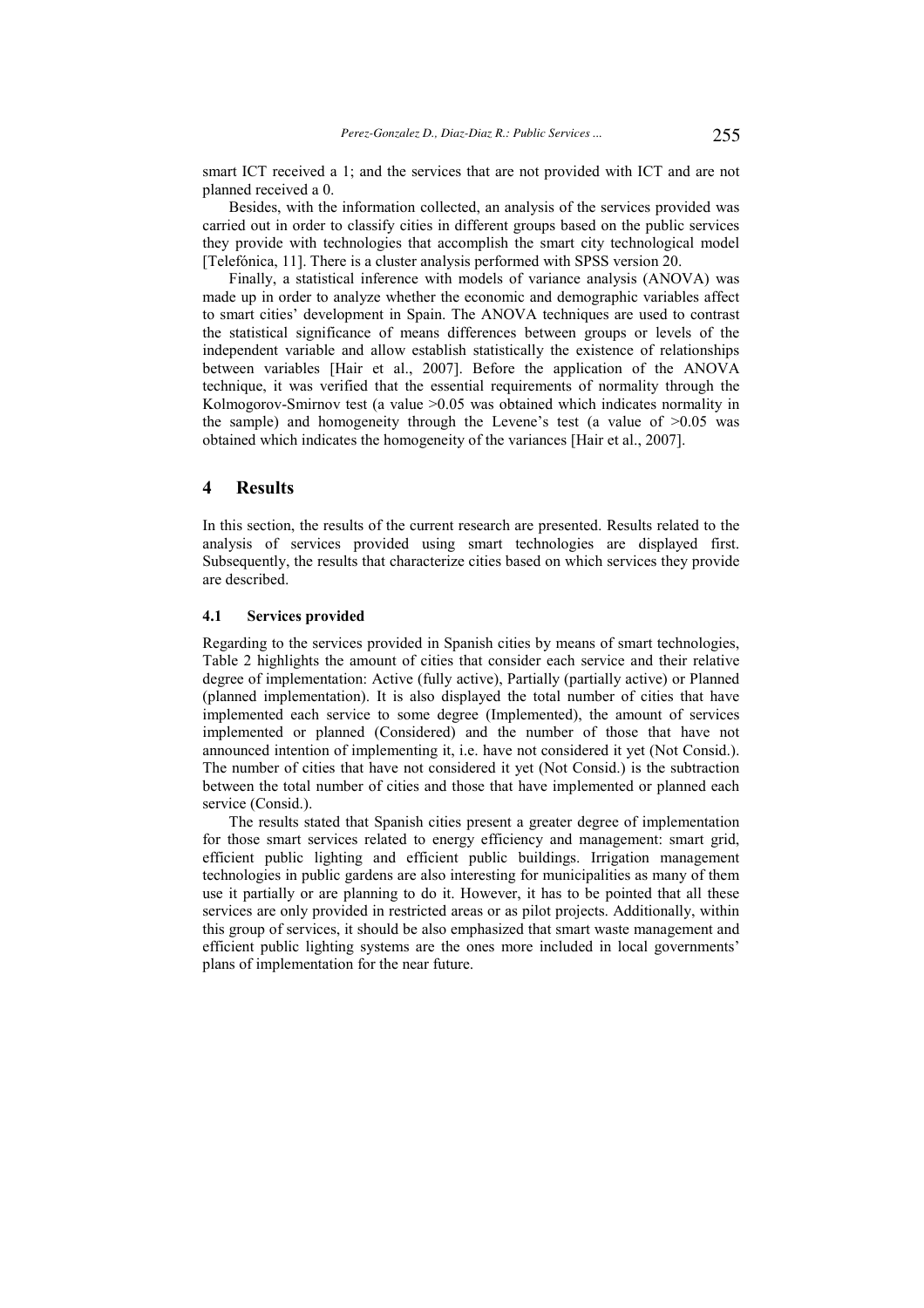| <b>SERVICES</b>                    | Active         | <b>Partially</b> | <b>Planned</b><br>Imple-<br>mented |              | Consi-<br>dered | <b>Not</b><br>Consid. |
|------------------------------------|----------------|------------------|------------------------------------|--------------|-----------------|-----------------------|
| Smart grid                         | $\theta$       | 14               | 14(54%)                            | 5            | 19(73%)         | 7(27%)                |
| Efficient public lighting          | $\Omega$       | 9                | 9(34%)                             | 9            | $18(69\%)$      | $8(31\%)$             |
| Efficient public buildings         | $\Omega$       | 10               | 10(38%)                            | 6            | $16(61\%)$      | 10(39%)               |
| Solid waste management             | 1              | 3                | 4(15%)                             | 11           | 15(57%)         | 11(42%)               |
| Smart traffic                      | 6              | 3                | 9(34%)                             | 4            | $13(50\%)$      | $13(50\%)$            |
| Smart parking                      | $\theta$       | 8                | $8(31\%)$                          | 5            | $13(50\%)$      | $13(50\%)$            |
| Public gardens irrigation          | $\theta$       | 8                | $8(31\%)$                          | 3            | 11(42%)         | 15(58%)               |
| Bus services                       | 5              | 2                | 7(27%)                             | 4            | 11(42%)         | 15(58%)               |
| Water sanitation                   | $\theta$       | 1                | $1(4\%)$                           | 6            | 7(27%)          | 19(73%)               |
| Water distribution                 | $\theta$       | $\overline{4}$   | 4(15%)                             | 2            | 6(23%)          | 20(77%)               |
| Security and emergences            | 1              | 3                | 4(15%)                             | $\theta$     | 4(15%)          | 22(84%)               |
| Metro / Local Trains<br>management | $\overline{2}$ | $\mathbf{0}$     | 2(8%)                              | $\mathbf{0}$ | 2(8%)           | 24 (92%)              |

**\* Whole numbers make reference to the amount of Spanish cities providing a given service, whereas numbers in brackets refer to same number in percentage** 

### *Table 2: Public services provided with smart ICT in Spanish cities*

Considering the case of an efficient management of public buildings, there is a variety of strategies aimed to implement those initiatives in new buildings. However, new efforts are needed in the cities in order to extend those practices to all public buildings. Despite of smart grid technologies are widely implemented within Spanish municipalities, they are only restricted to some urban areas or are pilot projects. No energy company has yet implemented a complete smart metering system across any of the cities studied.

Another group of considered services provided using innovative technologies are those related to urban traffic and transportation, i.e. smart traffic, smart parking, bus services, and metro or local trains' management. The most widely implemented smart services within this group are smart traffic, fully provided by 6 cities, and bus services, implemented completely in 5 municipalities. The case of the metro service should be considered unusual because most of the cities studied do not have a metro network, hence the negligible implementation of smart metro services.

Finally, within the group of services less considered by the 26 Spanish cities, there is only one city, Madrid, that presents an integrated and smart service of security and emergencies. The number of cities providing the service partially is three, whereas the remaining cities have not even planned to adopt the technology yet. It is also significant the low level of implementation of services related to water management: water distribution and water sanitation.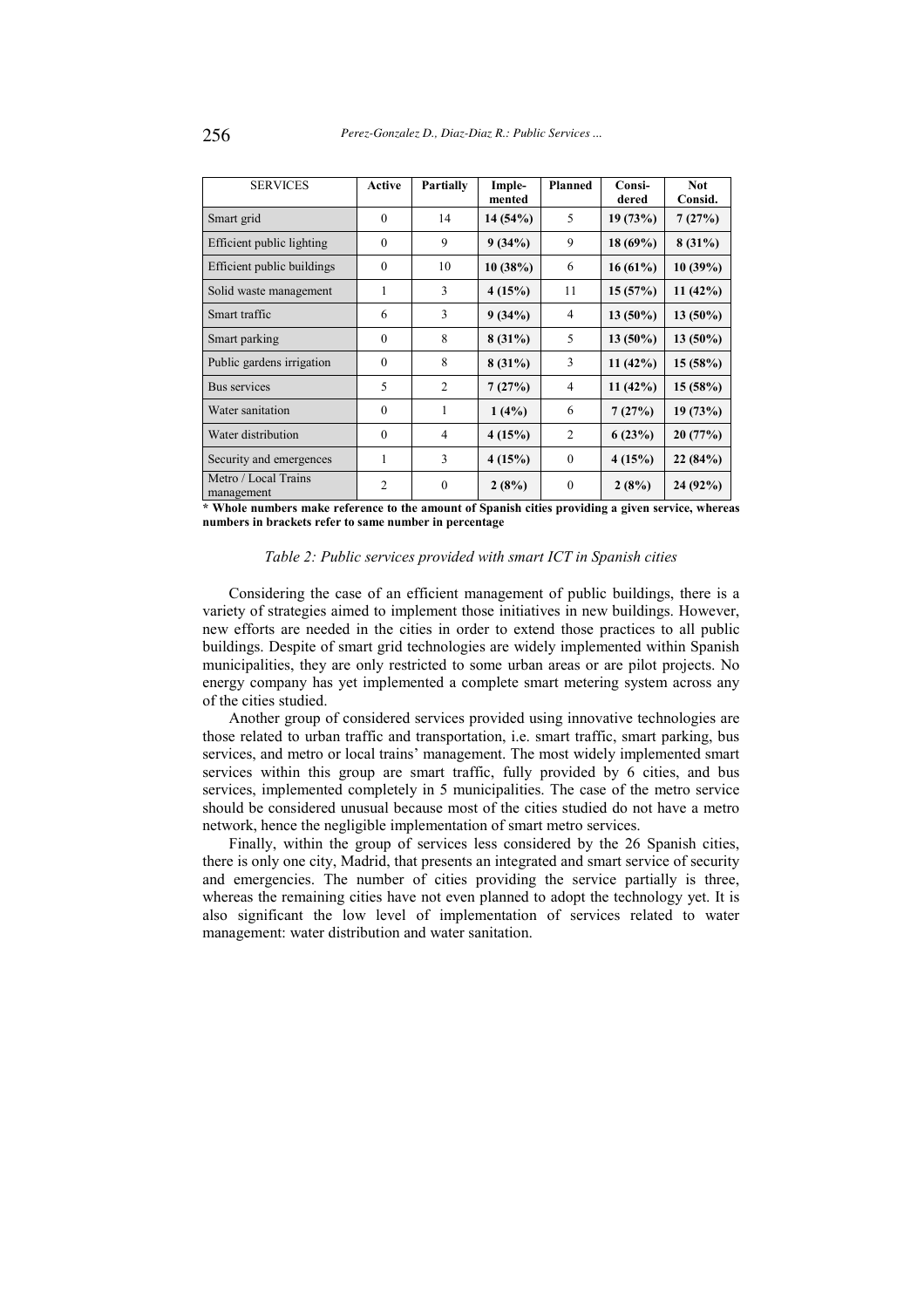### **4.2 Groups of Spanish smart cities**

Spanish smart cities differ from each other regarding to a variety of characteristics, such as population, economy, location, etc. However, cities offer a similar range of public services to their citizens, depending of their population (it is determined by law); therefore, it is reasonable to classify cities depending of the public services provided with smart technologies or planned to be provided. In order to classify the cities based on the criteria mentioned previously, a cluster analysis was carried out with the considered data. As highlighted in Figure 3, the 26 cities are aggregate around three clusters. In the first group, highlighted by a higher level of public services provided with innovative ITC, stand out the cities of Madrid, Santander, A Coruña, Pamplona, Malaga, Barcelona, Zaragoza and Valencia. A group of followers aggregates the cities of Sevilla, Las Palmas, Cordoba, Mallorca, Murcia, Logroño, Vitoria, Vigo, Oviedo, Bilbao and Valladolid.

Finally, the cluster of cities displaying a lower degree of development in public services provided with innovative technologies is formed by Toledo, Gijon, Badajoz, Santiago de Compostela, Alicante, Santa Cruz de Tenerife and L'Hospitalet.



*Figure 3: Dendogram of distances and clusters created for the Spanish cities (including public services provided or planned to be provided).* 

Selecting only those cities that have implemented the public service technologies at some point (i.e. active and partially) the resulting cluster analysis is more disaggregated (Figure 4), passing from 3 to 5 groups. The first group almost does not change as Madrid, Zaragoza, Valencia and Barcelona stay inside. The differences between the clusters are generated when considering only the public services implemented; it originates the birth of two new groups which plan the provision of many services with ICT.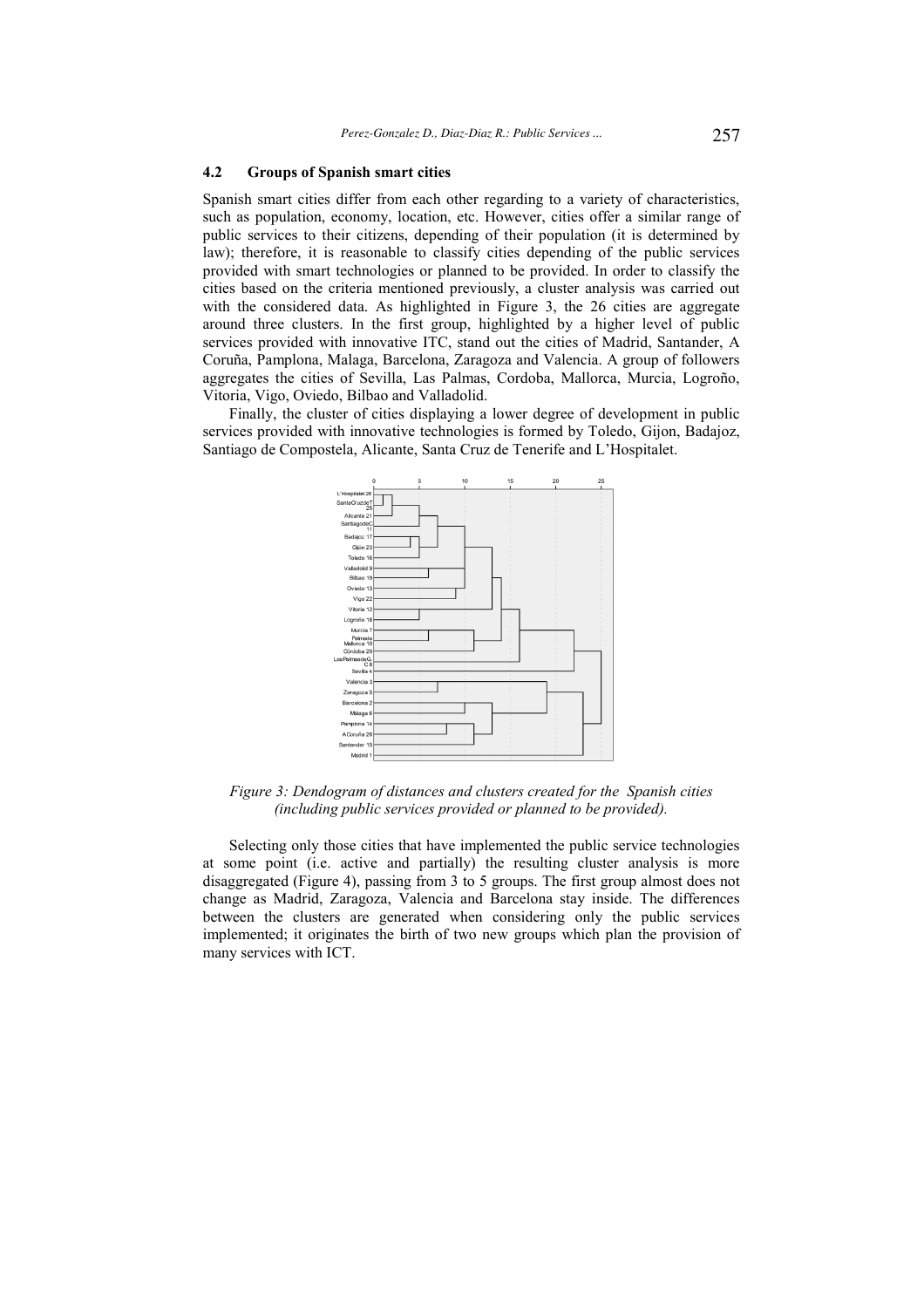

*Figure 4: Dendogram of distances and clusters created for the Spanish cities (public services provided)* 

Even if the main objective of this work are identifying and describing the public services provided with ICT as well as classifying the Spanish smart cities, we have gone further. In fact, a statistical analysis through ANOVA models has been developed in order to contrast if some economic and demographic data like income per family, municipal debt and population have any impact in the development of smart cities. The results of this contrast may be found in Table 3. Based on the value taken by the significance, also called "p-value", the resulting relationships are statistically significant when the significance value is smaller than 0.10 (significant at a confidence level of 90%). No significant relationships are found between the variables and, therefore, there is not a statistical relationship between the income per family, the municipal debt and the population of the Spanish smart cities and its implementation of smart technologies for public services provision.

## **5 Discussions**

The analysis of the results highlighted in the previous section is presented focusing in two main aspects: services provided and groups of cities.

### **5.1 Services provided**

Regarding to public services provided with innovative ICT, the main criteria that favor the adoption of some services rather than others are the economic value of the investments needed to implement smart technologies and their profitability in the short and medium term. This is being highlighted by the fact that the services provided are mainly those that allow expenditure reductions or those that enhance the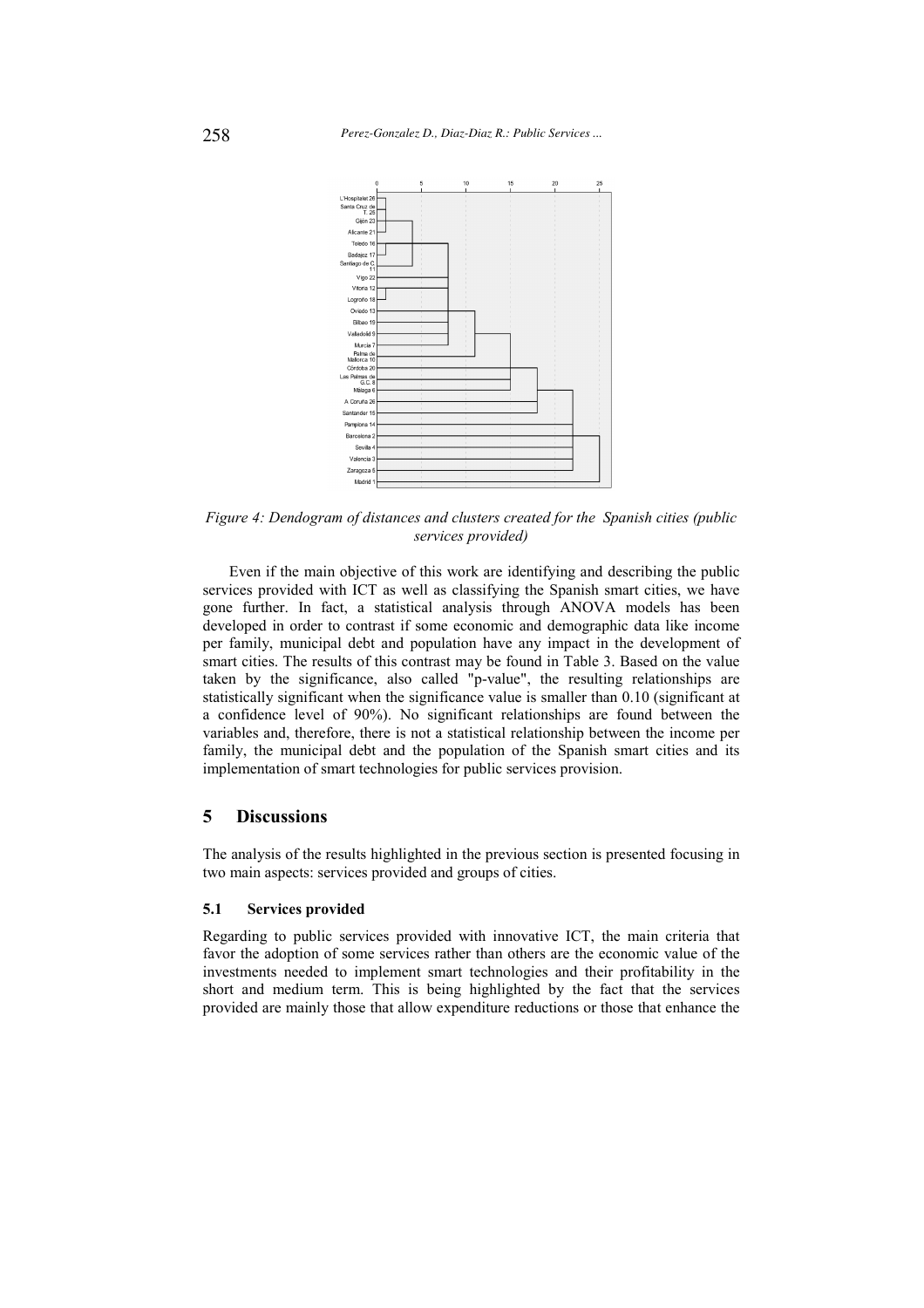energy efficiency of public buildings and in public lighting. Additionally, within the public services provided with innovative technologies most widely adopted, it could be emphasized those services that require lower technology investments and fewer complexity [Bitcarrier, 12], such as the smart management of traffic, the bus services or the management of garden irrigation. Economic considerations can describe as well the low degree of implementation of services provided with innovative ICT for waste management, water distribution and water sanitation. As those services are generally externalized and provided through concessions granted to private companies for time periods from 4 to 10 years, the provider companies reject investments in new technologies that probably will not recoup subsequently.

| <b>Clusters of cities attending</b><br><b>ICT</b> implementation in<br>public services | Average income per<br>family (in euros) |       | Average<br>population | Average public<br>debt of<br>municipalities (in<br>thousands of euros) |  |
|----------------------------------------------------------------------------------------|-----------------------------------------|-------|-----------------------|------------------------------------------------------------------------|--|
|                                                                                        | 24.478                                  |       | 1.398.709             | 2.063.560                                                              |  |
| $\overline{2}$                                                                         | 22.736                                  |       | 316.706               | 236.155                                                                |  |
| 3                                                                                      | 25.226                                  |       | 344.113               | 170.387                                                                |  |
| $\overline{4}$                                                                         | 24.180                                  |       | 170.198               | 57.547                                                                 |  |
| 5                                                                                      | 23.770                                  |       | 272.306               | 131.310                                                                |  |
|                                                                                        | F Value                                 | 2,784 | 4,142                 | 3,902                                                                  |  |
|                                                                                        | <b>Significance</b><br>(P value)        | 0,486 | 0,133                 | 0,198                                                                  |  |

*Table 3: ANOVA Analysis using economic and demographic data* 

On the other hand, the wide spread of smart grids could be explained considering the appreciable economic resources of energy companies that allow them to carry out large smart meter installations. Additionally, customer fidelity to energy companies is high and that works in favor of the profitability of their investments in new technologies, as the long term return is virtually granted.

Therefore, from the data analyzed, it can be stated that services that make a difference in the quality of life of the citizens, but which do not represent a significant expenditure reduction for the municipality, are not considered for their implementation with innovative ICT. That could be the case of integrated security and emergency services.

### **5.2 Clusters of Spanish Smart cities**

Regarding the classification of cities depending on the use or use projection of innovative ICT in their public services, the results of the research highlight three groups. First, an advanced group of 8 cities that contains the municipalities that provide more services. After, the bigger group which includes 12 cities that provide,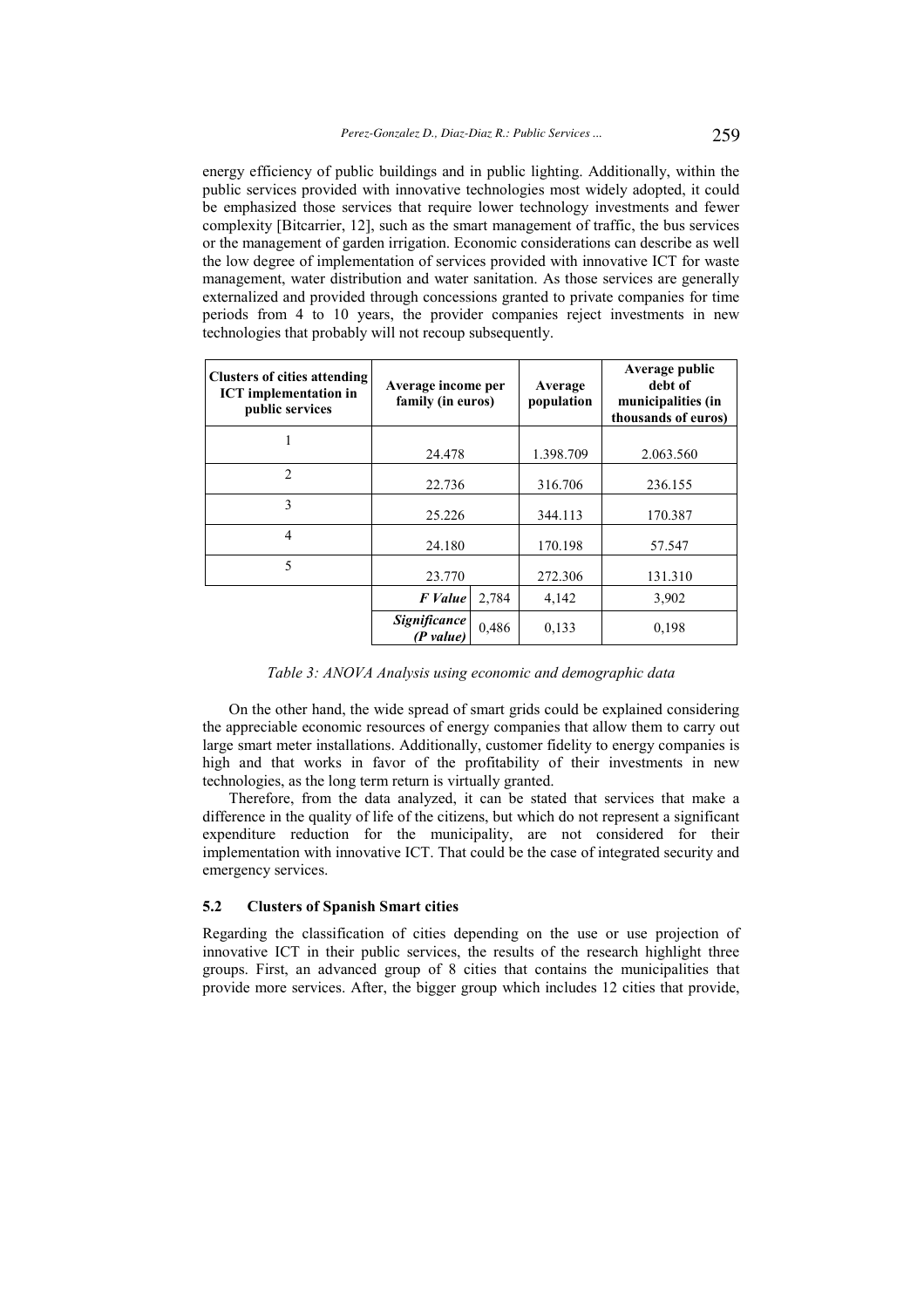or plan to provide, between 5 and 9 services. Finally, there are six cities that provide between 1 and 5 services although not in the whole city.

When using only data of services provided (active and partially) and not provided (both planned and not considered), groups change and some cities modify their position. Sevilla enters in the first group whereas other cities (Santander, Pamplona, Malaga and A Coruña) move to the second.

According to our classification, the factor that determines that a city belongs to one of the groups is the intensity of its use of innovative ICT in the provision of services. At this point, it might be interesting to identify the features that impel a city to provide more public services with innovative technologies.

In this sense, the lack of academic research explaining why some cities are more advanced than others, an analysis through ANOVA models has been developed. We have studied economic (income per family and municipalities' public debt) demographic (local population) criteria. The results show the variability of cities in each group with different budgets, debt and population. None of these factors is key when providing smart city services. Therefore, these factors do not explain why some cities provide more innovative services. However, from the revision of the 183 public information sources it is interesting to point that cities in groups 1 and 2 have strategic plans on technology for the smart city which indicates that the local government's will seems to be a decisive factor.

It is also outstanding that close to the cities in the advanced group, there are technological universities, innovation centers or big companies specialized in ICT for the smart city. Once the politic decisions are taken, the technologic environment around the city appears to be another key factor complementary to the local government's will.

## **6 Conclusions**

The rise of smart cities is due to a conjunction of several factors, outstanding the technological as a consequence of a fast development of hardware, software and networks. Additionally, this technology has experimented a cost reduction and is now available for most cities around the world. There are also important social and economic factors between the causes of the rise of smart cities. First, citizens are making an intensive use of IT as well as demanding new types of public services. Regarding the economic factor, most western countries are heading an economic crisis that is impelling governments to reduce budgets and increase efficiency. Within this context, local authorities are unavoidably participating in the adoption of IT and the opportunities it offers, as this administration level is responsible of providing a great variety of services that affect directly to the quality of life of its citizens.

The literature review shows that the research has been focused in delimiting the smart city concept as well as analyzing the technologies involved. Descriptions of case studies or the simple technological approach are common. However, there is a lack of research reaching deeper into the identification of the public services that cities are now providing with innovative ICT.

In the current work, an exhaustive analysis of public information regarding Spanish smart cities has been carried out. The aim was to identify what services they are providing, how powerful and which factors make some of them more usual than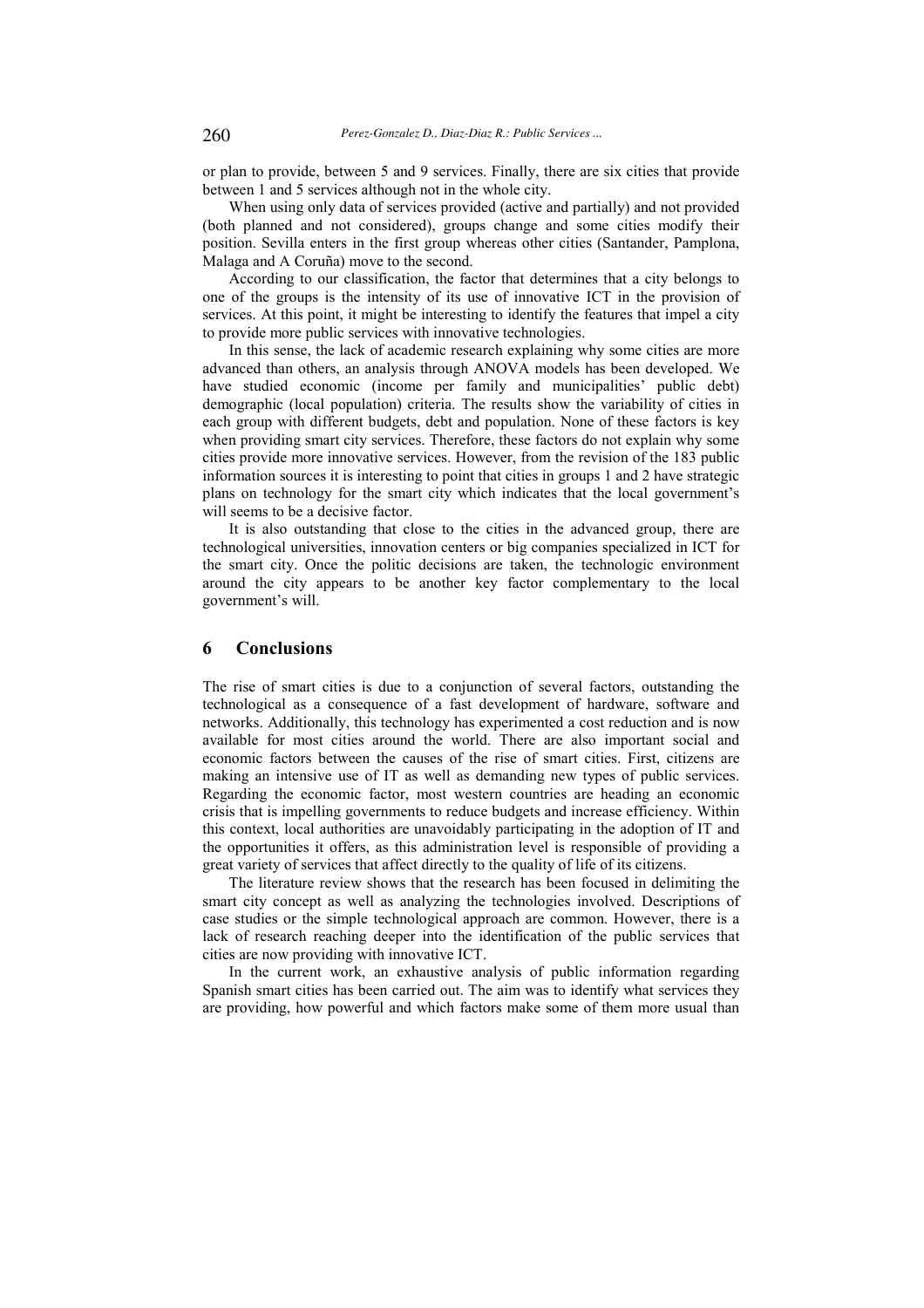others. As a result of the research, we have identified the services more often provided by Spanish cities as well as described why they are more usual. We may conclude that the public services more commonly implemented in the Spanish smart cities are those that require lower investment, are less complex and produce cost savings at short and medium term. In particular, smart grid, efficient public lighting, efficient public buildings are the most usual, followed by smart traffic, smart parking, bus services management and the irrigation systems in public gardens.

The few cases of ICT use in the provision of water and waste management deserve to be highlighted. As these services are outsourced in contracts of within 4 and 10 years, the company provider could avoid the risk of not amortizing the investment. In order to solve this problem, we advise cities to include in the bid of specifications for tenders the obligatory nature of using innovative technologies integrated in the smart city platform.

The identification of the services more often provided and the less common, as well as what moves local authorities to do it, could also be a guide for IT companies. It might help to identify the services with the highest potential, primarily in those cities that plan to provide that service but they still have not do it, and which are the authorities' criteria to choose the services provided.

Starting from the identification of the services provided, a classification of cities has been carried out. Considering the most positive vision (i.e. public services provided and those planned to be provided by local governments) there are three groups of cities depending of their use of innovative technologies for service provision. First, an advanced group of 8 eight cities, including Madrid, Santander, A Coruña, Pamplona, Malaga, Barcelona, Zaragoza y Valencia. A group of followers is constituted by Sevilla, Las Palmas, Cordoba, Mallorca, Murcia, Logroño, Vitoria, Vigo, Oviedo, Bilbao, and Valladolid. Thereafter, a smaller group with the less active cities (Toledo, Gijon, Badajoz, Santiago de Compostela, Alicante and Santa Cruz de Tenerife).

This listing depending on services will be useful for local authorities in their efforts to identify those best practices that deserve further study and the pioneers who might help as advisors.

The groups composition and their features allow to conclude that different cities behavior are not motivated by economic or demographic factors. Actually, the main factor for the development of a smart city is the will of local authorities, followed by the presence near the city of universities, technology centers or great companies that work on IT for cities.

## **7 Limitations and Future Work**

It is required to indicate as main limitations of this work that it is based on public information sources and its timeframe. We have to take into account that the fieldwork took held between June and November 2013, but the smart cities continue advancing quickly, so data and results might change in the future.

Overcome the information and time limitations developing a public database with the evolution of public services provided with innovative ICT in the Spanish smart cities is one of the future work outlined. A comparative analysis between Spanish and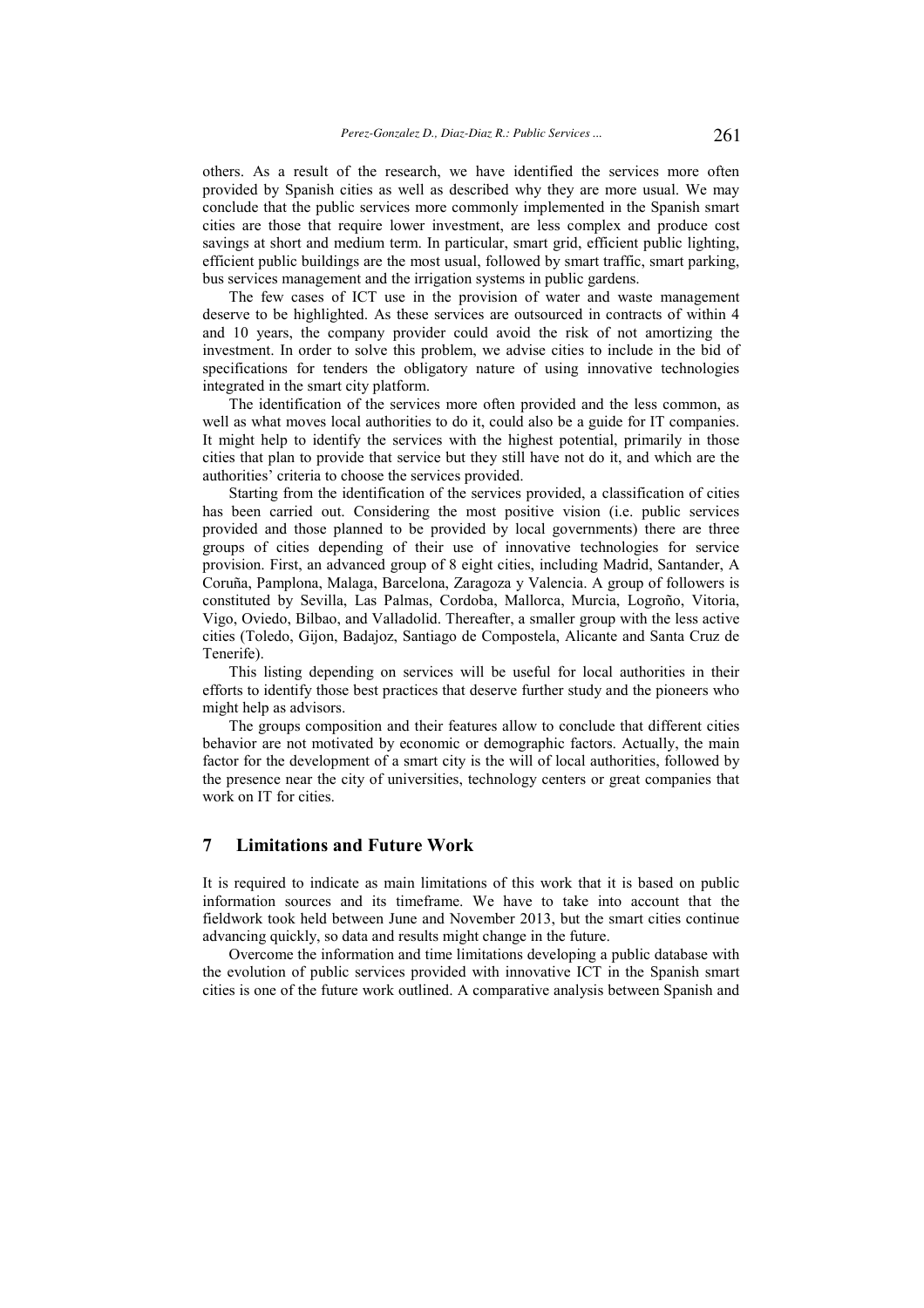international smart cities could also be interesting. Additionally, we plan to study the variables that affect the development of smart cities.

### **Acknowledgements**

We thank AIS GROUP for the data provided regarding the income per family in Spanish cities.

## **References**

[Aghemo et al., 2013] Aghemo, C., Virgone, J., Fracastoro, G. V., Pellegrino, a., Blaso, L., Savoyat, J., & Johannes, K. (2013). Management and monitoring of public buildings through ICT based systems: Control rules for energy saving with lighting and HVAC services. Frontiers of Architectural Research, 2(2), 147–161. doi:10.1016/j.foar.2012.11.001

[Al-Hader et al., 09] Al-Hader, M., Rodzi, A., Sharif, A. R., & Ahmad, N. (2009). SOA of Smart City Geospatial Management. In 2009 Third UKSim European Symposium on Computer Modeling and Simulation (pp. 6–10). Athens: Ieee. doi:10.1109/EMS.2009.112

[AMETIC, 12] AMETIC. (2012). Informe Smart Cities de AMETIC. (AMETIC & Foro TIC para la Sostenibilidad, Eds.) (p. 92). Madrid. Retrieved from www.ametic.es/DescargarDocumento.aspx?idd=4966

[Arnott et al., 05] Arnott, R., Rave, T., & Schöb, R. (2005). Alleviating Urban Traffic Congestion. MIT Press, Cambridge, MA.

[Atzori et al., 10] Atzori, L., Iera, A., & Morabito, G. (2010). The Internet of Things: A survey. Computer Networks, 54(15), 2787–2805. doi:10.1016/j.comnet.2010.05.010

[Bakıcı et al., 12] Bakıcı, T., Almirall, E., & Wareham, J. (2012). A Smart City Initiative: the Case of Barcelona. Journal of the Knowledge Economy, 4(2), 135–148. doi:10.1007/s13132-012-0084-9

[Baron et al., 12] Baron, G., Brinkman, J., & Wenzler, I. (2012). Supporting sustainability through smart infrastructures: the case for the city of Amsterdam. Network Industries Quarterly, 13(3), 22–25. Retrieved from

http://inderscience.metapress.com/index/2276543U148309NU.pdf

[Bătăgan, 11] Bătăgan, L. (2011). Smart Cities and Sustainability Models. Revista de Informatică Economică, 15(3), 80–87. Retrieved from http://revistaie.ase.ro/content/59/07 - Batagan.pdf

[Bitcarrier, 12] Bitcarrier. (2012). Smart traffic. Retrieved September 11, 2013, from http://www.bitcarrier.com/citysolver

[Cabrero Mendoza, 97] Cabrero Mendoza, E. (1997). El modelo de la nueva gestión pública frente a los municipios latinoamericanos: ¿funcionan las recetas? Management International, 1(2), 73. Retrieved from

http://www.managementinternational.ca/catalog/volumes/volume-1/volume-1-numero-2.html? store=es\_es&limit=5

[Calderoni et al., 14] Calderoni, L., Maio, D., & Rovis, S. (2014). Deploying a network of smart cameras for traffic monitoring on a "city kernel." Expert Systems with Applications, 41, 502–507. Retrieved from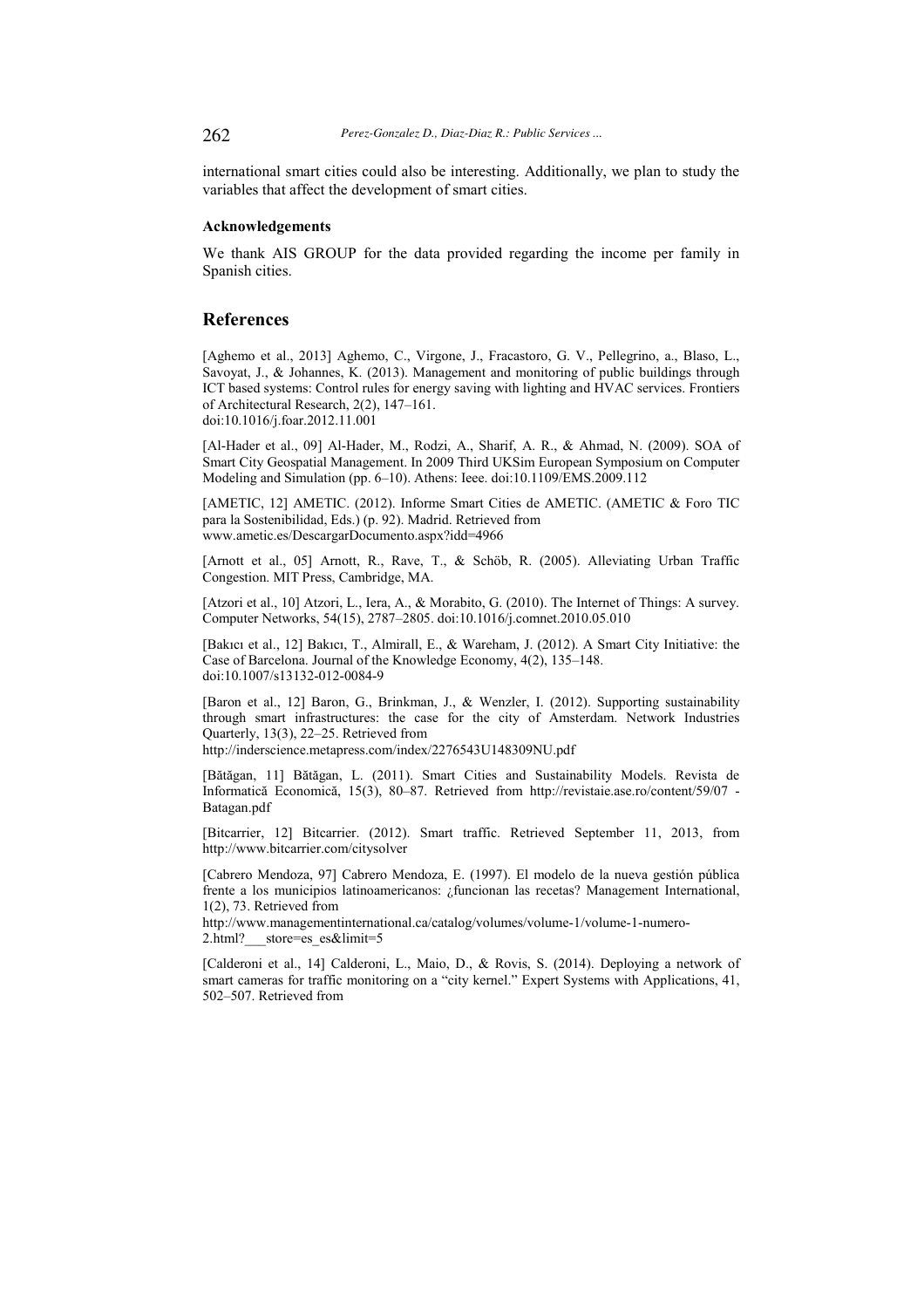http://www.sciencedirect.com/science/article/pii/S0957417413005630

[Caragliu et al., 11] Caragliu, A., Del Bo, C., & Nijkamp, P. (2011). Smart Cities in Europe. Journal of Urban Technology, 18(2), 65–82. doi:10.1080/10630732.2011.601117

[Cebrián et al., 12] Cebrián, I., Ingelmo, R., Martínez, F. J., Pastor, T., Plasencia, C., Serna, S., & Valero, L. (2012). Libro Blanco Smart Cities. (Enerlis; Ernst and Young; Ferrovial; Madrid Network, Ed.) (p. 112). Madrid.

[Chourabi et al., 12] Chourabi, H., Nam, T., Walker, S., Gil-Garcia, J. R., Mellouli, S., Nahon, K., Pardo, T. A., Scholl, H. J. (2012). Understanding Smart Cities: An Integrative Framework. In 2012 45th Hawaii International Conference on System Sciences (pp. 2289–2297). Ieee. doi:10.1109/HICSS.2012.615

[Debnath et al., 11] Debnath, A., Kumar, H., Mazharul, M., Chin, H. C., & Yuen, B. (2011). Sustainable urban transport: Smart technology initiatives in Singapore. Transportation Research Record, 2243, 38–45.

[Depuru et al., 11] Depuru, S. S. S. R., Wang, L., & Devabhaktuni, V. (2011). Smart meters for power grid: Challenges, issues, advantages and status. Renewable and Sustainable Energy Reviews, 15(6), 2736–2742. doi:10.1016/j.rser.2011.02.039

[Ding et al., 11] Ding, D., Cooper, R. ., Pasquina, P. F., & Fici-Pasquina, I. (2011). Sensor technology for smart homes. Maturitas, 69, 131–136.

[Dubois and Blomsterberg, 11] Dubois, M.-C., & Blomsterberg, Å. (2011). Energy saving potential and strategies for electric lighting in future North European, low energy office buildings: A literature review. Energy and Buildings, 43(10), 2572–2582. doi:10.1016/j.enbuild.2011.07.001

[Falvo et al., 11] Falvo, M. C., Lamedica, R., Bartoni, R., & Maranzano, G. (2011). Energy management in metro-transit systems: An innovative proposal toward an integrated and sustainable urban mobility system including plug-in electric vehicles. Electric Power Systems Research, 81(12), 2127–2138. doi:10.1016/j.epsr.2011.08.004

[Farhangi, 10] Farhangi. (2010). The Path of the Smart Grid. Power and Energy Magazine, IEEE, 8(1), 18-28.

 [Fernández and Nebot 13] Fernández, O. F., & Nebot, C. P. (2013). Incidencia de las Reformas Territoriales sobre la Calidad de Vida de los Ciudadanos: Análisis Comparado de las Anunciadas Medidas de Reforma Local en Portugal y España. Revista de Gestão E Secretariado, 04(01), 23–55. doi:10.7769/gesec.v4i1.154

[Fraisse et al., 09] Fraisse, G., Virgone, J., & Yezou, R. (2009). A numerical comparison of different methods for optimizing heating restart time in intermittently occupied buildings. Applied Energy, 62(3), 125–140.

[Franklin et al., 13] Franklin, F., Nemtanu, F., & Teixeira, P. F. (2013). Rail infrastructure, ITS and access charges. Research in Transportation Economics, 41(1), 31–42. doi:10.1016/j.retrec.2012.10.004

[Fróes Lima and Portillo Navas, 12] Fróes Lima, C. A., & Portillo Navas, J. R. (2012). Smart metering and systems to support a conscious use of water and electricity. Energy, 45(1), 528– 540. doi:10.1016/j.energy.2012.02.033

[Geng and Cassandras, 12] Geng, Y., & Cassandras, C. G. (2012). A new "Smart Parking" System Infrastructure and Implementation. Procedia - Social and Behavioral Sciences, 54(may 1877), 1278–1287. doi:10.1016/j.sbspro.2012.09.842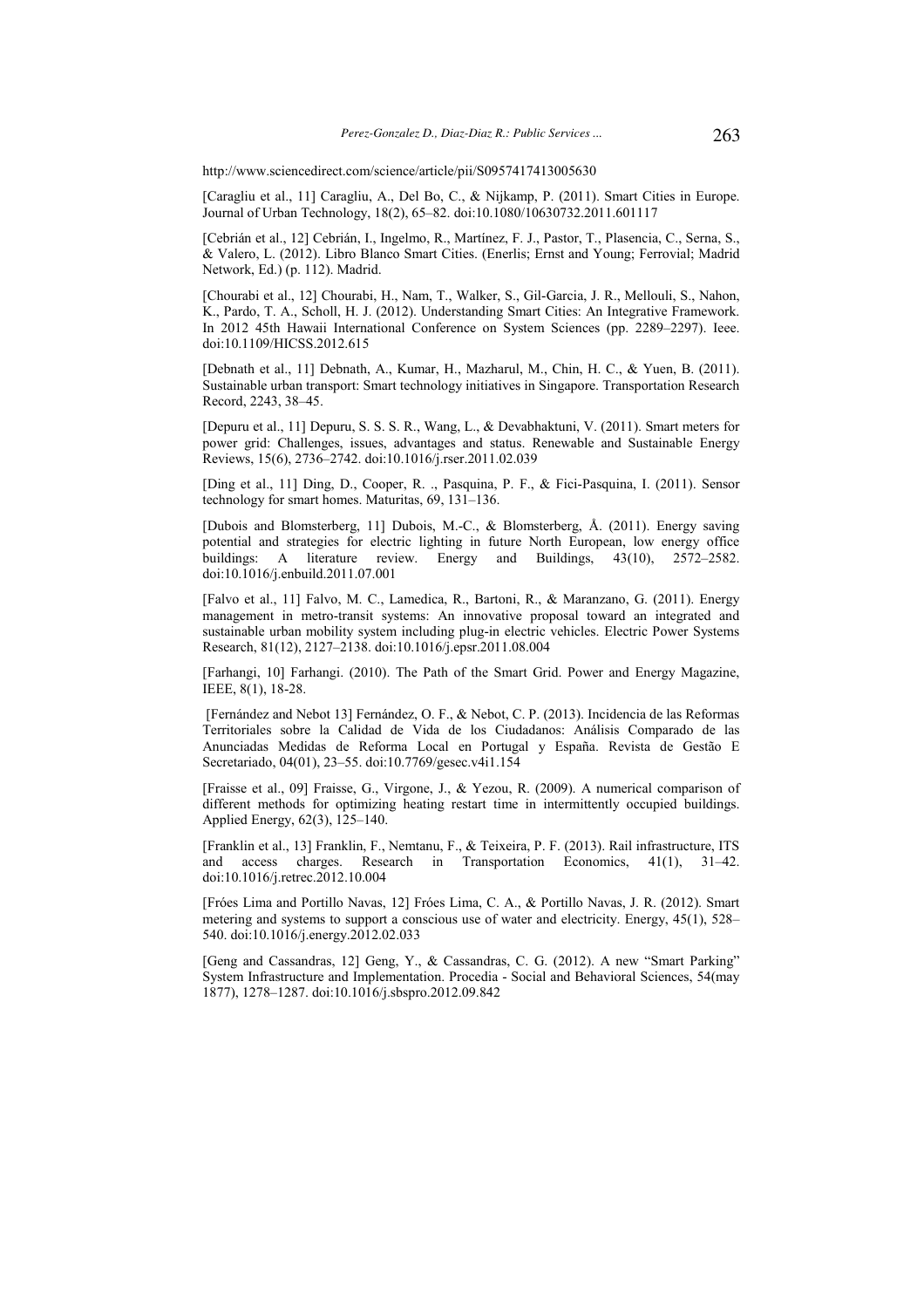[Giffinger and Pichler-Milanović, 07] Giffinger, R., & Pichler-Milanović, N. (2007). Smart Cities: Ranking of European Medium-Sized Cities. Retrieved from

http://scholar.google.com/scholar?hl=en&btnG=Search&q=intitle:Smart+cities+Ranking+of+E uropean+medium-sized+cities#0

[Gupta et al., 08] Gupta, B., Dasgupta, S., & Gupta, A. (2008). Adoption of ICT in a government organization in a developing country: An empirical study. The Journal of Strategic Information Systems, 17(2), 140–154. doi:10.1016/j.jsis.2007.12.004

[Hall et al., 00] Hall, R. E., Bowerman, B., Braverman, J., Taylor, J., Todosow, H., & Von Wimmersperg, U. (2000). The vision of a smart city. In 2nd International Life Extension Technology Workshop (p. 7). Paris. Retrieved from

ftp://24.139.223.85/Public/Tesis\_2011/Paper\_Correction\_4-15-09/smartycitypaperpdf.pdf

[Haque et al., 13] Haque, M. M., Chin, H. C., & Debnath, a. K. (2013). Sustainable, safe, smart—three key elements of Singapore's evolving transport policies. Transport Policy, 27, 20–31. doi:10.1016/j.tranpol.2012.11.017

[IDC, 12] IDC. (2012). Análisis de las Ciudades Inteligentes en España 2012 - El Viaje a la Ciudad Inteligente (p. 24). Madrid.

[Iglesias et al., 13] Iglesias, M. J. F., Álvarez-Sabucedo, L. M., Santos-Gago, J. M., & Anido-Rifón, L. E. (2013). A Semantic P2P Platform for Sharing Documents in eGovernment Domains. In Communications in Computer and Information Science (Vol. 278, pp. 509–514). Retrieved from http://link.springer.com/chapter/10.1007/978-3-642-35879-1\_63#page-1

[Hair et al., 07] Hair, J. F., Black, W. C., Babin, B. J., Anderson, R. E., & Tatham, R. L. (2007). Análise multivariada de dados. Bookman. Retrieved from http://books.google.es/books?hl=es&lr=&id=oFQs\_zJI2GwC&oi=fnd&pg=PA7&dq=Hair,+J.+ F.,+Black,+W.+C.,+Babin,+B.+J.,+Anderson,+R.+E.,+%26+Tatham,+R.+L.+(2007).An%C3% A1lise+multivariada+de+dados.+Bookman.&ots=KH\_GUk08yr&sig=vPyMDiJ8Ed1iFMcJLw kPVejMD\_w#v=onepage&q&f=false

[Kamal et al., 10] Kamal, M., Weerakkody, V., & Irani, Z. (2010). Attitudinal and Behavioural Determinants Influencing Decision Makers When Adopting Integration Technologies in Local Government. In 2010 43rd Hawaii International Conference on System Sciences (pp. 1–12). Honolulu: Ieee. doi:10.1109/HICSS.2010.74

[Kan, 09] Kan, A. (2009). General characteristics of waste management: A review. Energy Education Science and Technology Part A, 23, 55–69.

[Karnouskos et al., 12] Karnouskos, S., Da Silva, P. G., & Ilic, D. (2012). Energy services for the smart grid city. 2012 6th IEEE International Conference on Digital Ecosystems and Technologies (DEST), 1–6. doi:10.1109/DEST.2012.6227925

[Kehoe et al., 11] Kehoe, M., Cosgrove, M., De Gennaro, S., Harrison, C., Harthoorn, W., Hogan, J., Meegan, J., Nesbitt, P., Peters, C. (2011). Smarter cities series: a foundation for understanding IBM smarter cities. IBM Journal of Research and Development (p. 13). Retrieved from http://www.redbooks.ibm.com/redpapers/pdfs/redp4733.pdf

[Kostic and Djokic, 09] Kostic, M., & Djokic, L. (2009). Recommendations for energy efficient and visually acceptable street lighting. Energy, 34(10), 1565–1572. doi:10.1016/j.energy.2009.06.056

[Lan and Shih, 13] Lan, K.-C., & Shih, W.-Y. (2013). An intelligent driver location system for smart parking. Expert Systems with Applications. doi:10.1016/j.eswa.2013.09.044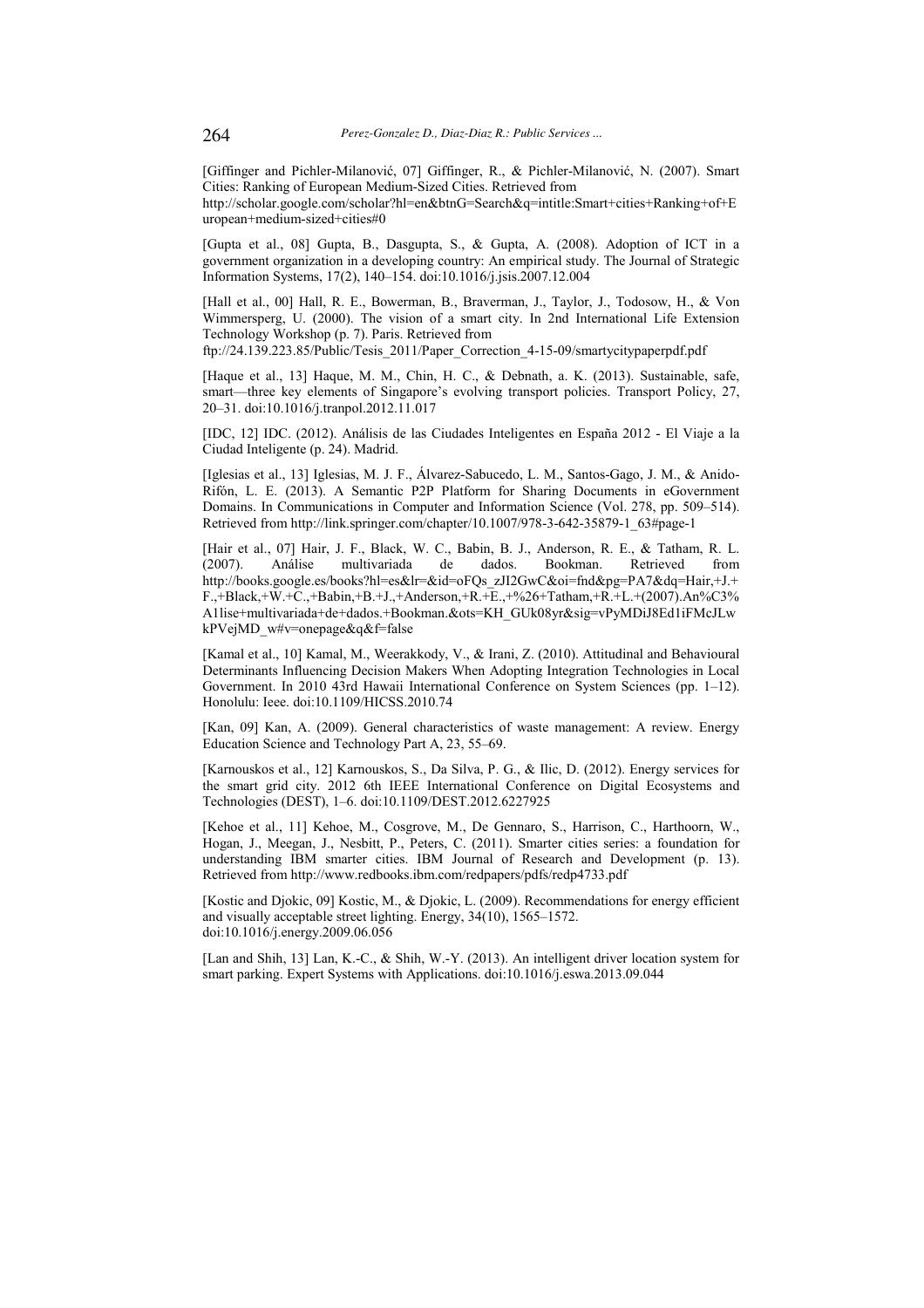[Lee et al., 13] Lee, J. H., Hancock, M. G., & Hu, M.-C. (2013). Towards an effective framework for building smart cities: Lessons from Seoul and San Francisco. Technological Forecasting and Social Change. doi:10.1016/j.techfore.2013.08.033

[Lohr, 13] Lohr, S. (2013, March 14). La tecnología, al servicio de la nueva ciudad inteligente. New York Times.

[Aghemo, 13] Macii, E., & Osello, A. (2011). No Title. The Politecnico Di Torino Case Study, in G. Carrara, A. Fioravanti, A. Trento Connecting Brains Shaping the World. Collaborative Design Spaces, Europia Production, Paris, 2011, Pp. 217-229 ISBN 979-1-090094-05-5, 217– 229.

[Martín Vallespín and Gianfelici, 11] Martín Vallespín, E., & Gianfelici, C. (2011). El fenómeno de las sociedades municipales en España: un análisis de su evolución y gobernanza. Contabilidad Y Negocios, 6(11), 77–98.

[Martins Marques de Lima Rua, 12] Martins Marques de Lima Rua, O. M. (2012). Impactos del liderazgo en la calidad de los servicios públicos municipales: estudio de caso de un ayuntamiento portugués. Cuadernos de Gestión, 12(2), 131–147. doi:10.5295/cdg.110287om

[Murruni et al., 09] Murruni, L. G., Solanes, V., Debray, M., Kreiner, A. J., Davidson, J., & Davidson, M. (2009). Concentrations and elemental composition of particulate matter in the Buenos Aires underground system. Atmospheric Environment, 43, 4577–4583.

[Nam and Pardo, 11] Nam, T., & Pardo, T. a. (2011). Conceptualizing smart city with dimensions of technology, people, and institutions. In Proceedings of the 12th Annual International Digital Government Research Conference on Digital Government Innovation in Challenging Times - dg.o '11 (p. 282). New York, New York, USA: ACM Press. doi:10.1145/2037556.2037602

[OECD, 05] OECD. (2005). e-Government for Better Government (p. 206). Paris: OECD Publishing. doi:10.1787/9789264018341-en

[Ogra, 03] Ogra, A. (2003). Logistics Management and Spatial Planning for Solid Waste Management System using Geographic Information System. In Map Asia Conference (pp. 1– 7).

[Pantoni and Brandão, 11] Pantoni, R., & Brandão, D. (2011). A confirmation-based geocast routing algorithm for street lighting systems. Computers  $\&$  Electrical Engineering, 37(6), 1147–1159. doi:10.1016/j.compeleceng.2011.06.004

[Pattaro and Tripi, 13] Pattaro, A. F., & Tripi, S. (2013). (Re) building a Smart City. The role of local ICT-based services in emergency response and recovery. The case of earthquakes in Emilia-Romagna region. In PSG I on INFORMATION AND COMMUNICATIONS TECHNOLOGIES IN PUBLIC ADMINISTRATION (pp. 1–17). Edinburgh. Retrieved from https://www.scss.tcd.ie/disciplines/information\_systems/egpa/docs/2013/PattaroTripi.pdf

[Paulin, 13] Paulin, A. (2013). Towards Self-Service Government-A Study on the Computability of Legal Eligibilities. J. UCS, 19(12), 1761–1791. Retrieved from http://jucs.org/jucs 16\_8/how is egovernment progressing/jucs 16\_08\_1075\_1088\_stragier.p df

[Pérez-González, 14] Pérez-González, D. (2014). Online annex paper: Sources used in the research Public services provided with ICT in the smart city environment: The case of Spanish cities. Retrieved from http://personales.unican.es/perezd/annex.htm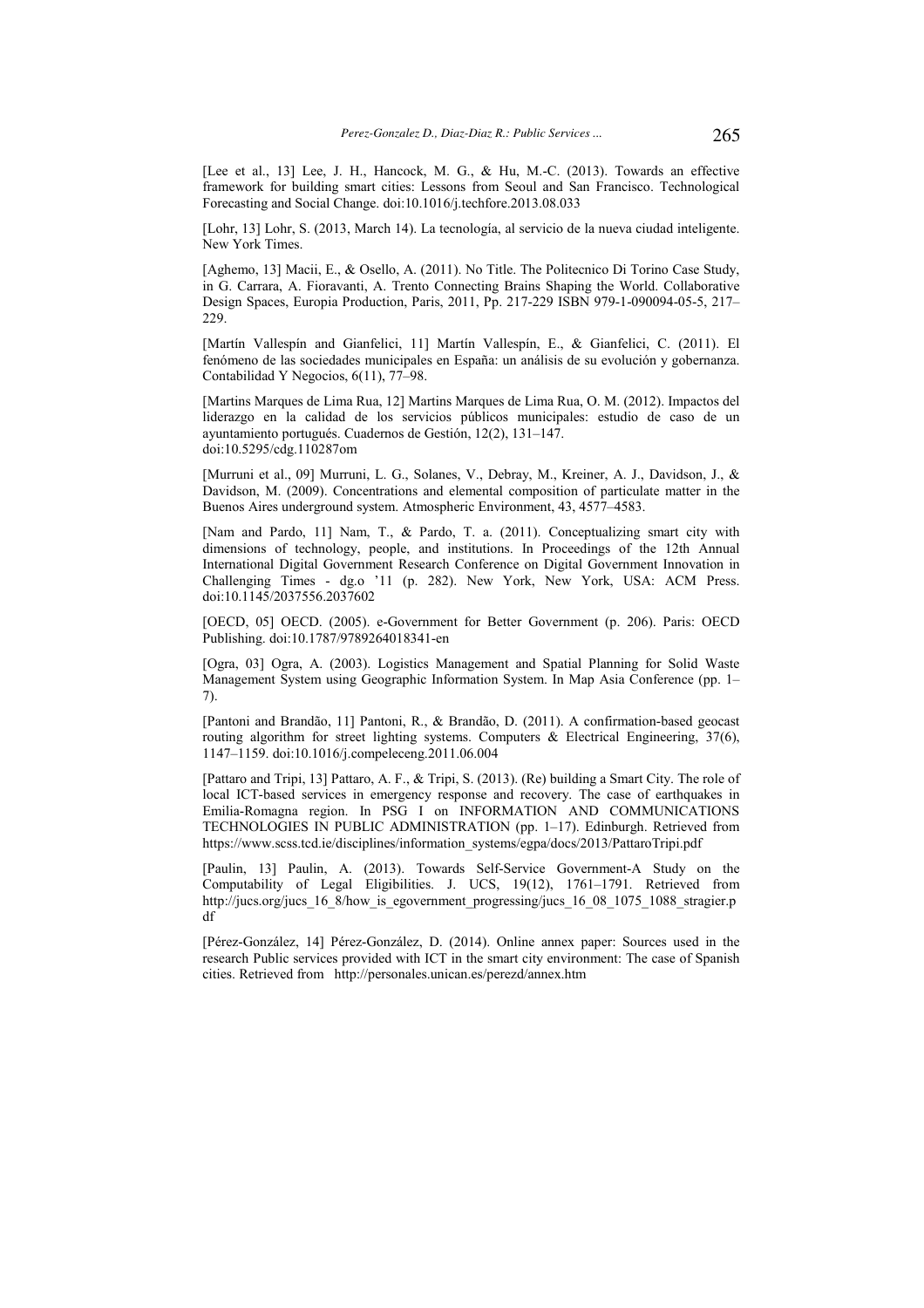[Pollitt, 10] Pollitt, C. (2010). Cuts and reforms — Public services as we move into a new era. Society and Economy, 32(1), 17–31. doi:10.1556/SocEc.32.2010.1.3

[Reusel, 08] Reusel, K. V. (2008). A look ahead at energy-efficient electricity applications in a modern world. In ECT conference. Bergen, Norway. Retrieved from www.ect2008.com

[De Rosario et al., 13] De Rosario, A. H., Martín, A., Pérez, M., & Martínez, A. (2013). Are the Smart Cities the most democratic?: the Spanish Case. In EGPA Annual Conference. Edinburgh. Retrieved from

https://www.scss.tcd.ie/disciplines/information\_systems/egpa/docs/2013/HarodeRosarioetal.pdf

[Rovetta et al., 09] Rovetta, A., Xiumin, F., Vicentini, F., Minghua, Z., Giusti, A., & Qichang, H. (2009). Early detection and evaluation of waste through sensorized containers for a collection monitoring application. Waste Management (New York, N.Y.), 29(12), 2939–49. doi:10.1016/j.wasman.2009.08.016

[Sabucedo and Anido-Rifón, 10] Sabucedo, L. Á., & Anido-Rifón, L. E. (2010). Locating and Crawling eGovernment Services A Light-weight Semantic Approach. Journal of Universal Computer Science, 16(8), 1117–1137. Retrieved from

http://jucs.org/jucs 16\_8/locating\_and\_crawling\_egovernment/jucs\_16\_08\_1117\_1137\_sabuce do.pdf

[Salvador et al., 11] Salvador, R., Bautista-Capetillo, C., & Playán, E. (2011). Irrigation performance in private urban landscapes: A study case in Zaragoza (Spain). Landscape and Urban Planning, 100(3), 302–311. doi:10.1016/j.landurbplan.2010.12.018

[Schaffers et al., 12] Schaffers, H., Komninos, N., & Pallot, M. (2012). Smart cities as innovation ecosystems sustained by the future internet. In FIREBALL White Paper.

[Schuurman et al., 12] Schuurman, D., Baccarne, B., Marez, L. De, & Mechant, P. (2012). Smart ideas for smart cities: investigating crowdsourcing for generating and selecting ideas for ICT innovation in a city context. Journal of Theoretical and Applied Electronic Commerce Research, 7(3), 49–62. doi:10.4067/S0718-18762012000300006

[Shihu, 11] Shihu, S. (2011). Multi-sensor Remote Sensing Technologies in Water System Management. In 3rd International Conference of Environmental Science and Information Application Technology.

[Stragier et al., 10] Stragier, J., Verdegem, P., & Verleye, G. (2010). How is e-Government Progressing? A Data Driven Approach to E-government Monitoring. Journal of Universal Computer Science, 16(8), 1075–1088. Retrieved from

http://jucs.org/jucs 16\_8/how is egovernment progressing/jucs 16\_08\_1075\_1088\_stragier.p df

[Telefónica, 11] Telefónica, F. (2011). Smart Cities: un primer paso hacia la Internet de las Cosas. Barcelona: Ariel. Retrieved from

http://smartcity-telefonica.com/page-flip/informe\_anual.pdf

[Teodorovic and Lucic, 06] Teodorovic, D., & Lucic, P. (2006). Intelligent parking systems. European Journal of Operational Research, 175, 1666–1681.

[Vellidis et al., 08] Vellidis, G., Tucker, M., Perry, C., Kvien, C., & Bednarz, C. (2008). A realtime wireless smart sensor array for scheduling irrigation. Computers and Electronics in Agriculture, 61(1), 44–50. doi:10.1016/j.compag.2007.05.009

[Vicentini et al., 09] Vicentini, F., Giusti, a, Rovetta, a, Fan, X., He, Q., Zhu, M., & Liu, B. (2009). Sensorized waste collection container for content estimation and collection optimization. Waste Management (New York, N.Y.), 29(5), 1467–72.